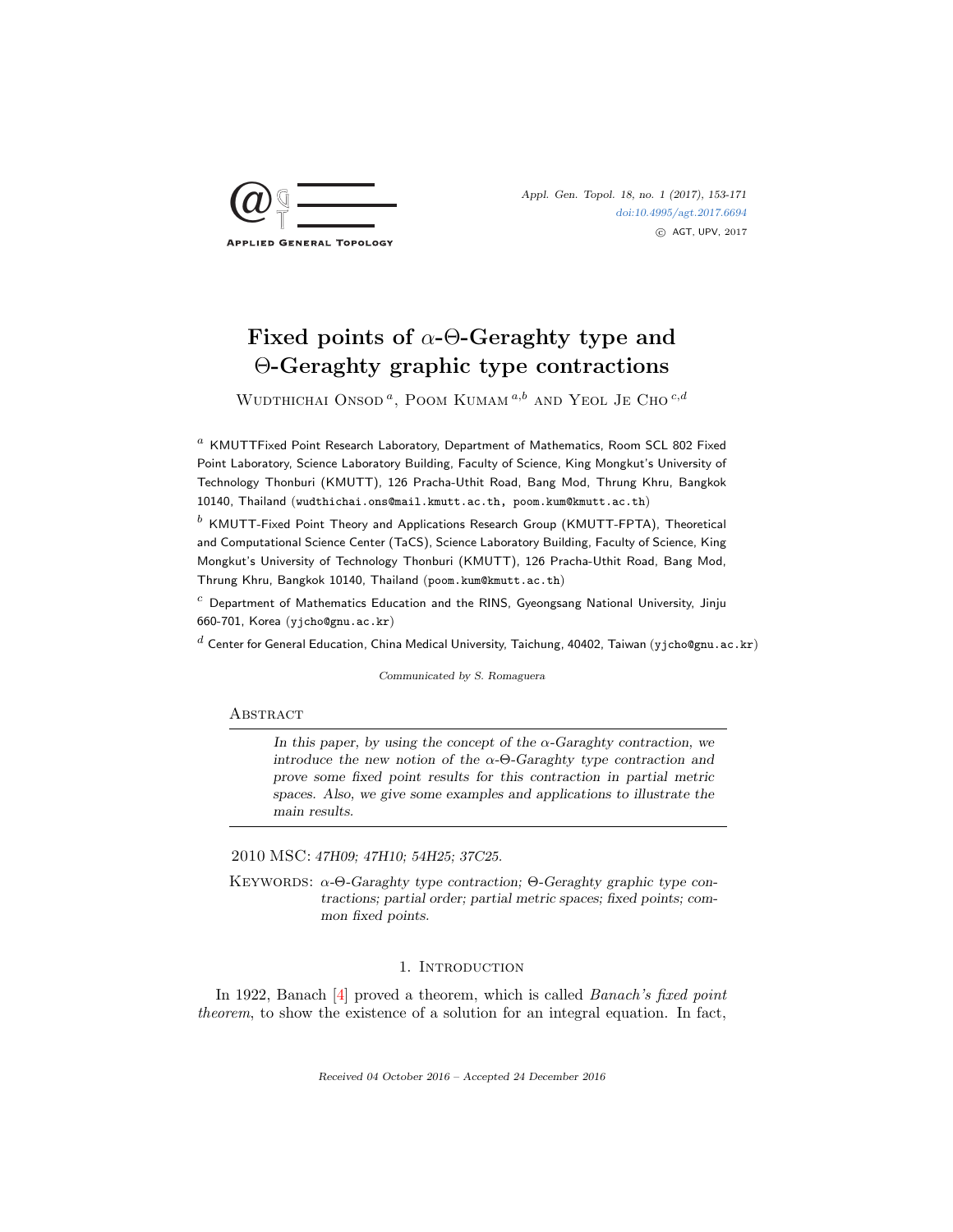W. Onsod, P. Kumam and Y. J. Cho

Banach's fixed point theorem plays an important role in several branches of mathematics and applied sciences because of its importance and usefulness to show the existence and uniqueness of solutions of many kinds of nonlinear problems.

Especially, in 1973, Geraghty [\[9\]](#page-18-0) generalized Banach's fixed point theorem as follows:

**Theorem G.** Let  $(X,d)$  be a metric space and  $T : X \rightarrow X$  be a mapping. Suppose that there exists  $\beta \in \mathfrak{F}$  such that, for all  $x, y \in X$ ,

$$
d(Tx, Ty) \le \beta(d(x, y))d(x, y),
$$

where  $\mathfrak F$  denotes the family of all functions  $\beta : [0,\infty) \to [0,1)$  which satisfies the following condition:

$$
\lim_{n \to \infty} \beta(t_n) = 1 \implies \lim_{n \to \infty} t_n = 0.
$$

Then T has a unique fixed point  $z \in X$  and  $\{T^n x\}$  converges to the point z for each  $x \in X$ .

Since Geraghty's fixed point theorem, some authors have studied this theorem in several ways (see  $[11, 23, 21, 8, 25, 7]$  $[11, 23, 21, 8, 25, 7]$  $[11, 23, 21, 8, 25, 7]$  $[11, 23, 21, 8, 25, 7]$  $[11, 23, 21, 8, 25, 7]$  $[11, 23, 21, 8, 25, 7]$  $[11, 23, 21, 8, 25, 7]$  $[11, 23, 21, 8, 25, 7]$  $[11, 23, 21, 8, 25, 7]$  $[11, 23, 21, 8, 25, 7]$  $[11, 23, 21, 8, 25, 7]$ ). On the other hand, in 2012 and 2013, Samet et al. [\[27\]](#page-18-6) and Hussain et al. [\[13\]](#page-18-7) introduced the concept of  $\alpha$ -admissible mappings in metric spaces and proved some fixed point theorems for these mappings. Subsequently, in 2013, Abdeljawad [\[1\]](#page-17-2) introduced a pair of  $\alpha$ -admissible mappings satisfying new sufficient contractive conditions, which are different from those in [\[27,](#page-18-6) [13\]](#page-18-7), and obtained fixed point and common fixed point theorems. Afterward, some authors have obtained fixed point theorems for some kinds of  $\alpha$ -admissible mappings (see [\[27,](#page-18-6) [8,](#page-18-4) [13,](#page-18-7) [24,](#page-18-8) [2,](#page-17-3) [3,](#page-17-4) [10\]](#page-18-9)).

On the other hand, in 2014, Jleli et al. [\[17\]](#page-18-10) introduced a class Θ of all the functions satisfying the following conditions:

- $(\Theta 1)$   $\theta$  is nondecreasing;
- (Θ2) for any sequence  $\{t_n\}$  in  $(0,\infty)$ ,  $\lim_{n\to\infty}\theta(t_n) = 1$  if and only if  $\lim_{n\to\infty}t_n=0;$
- (Θ3) there exist  $r \in (0,1)$  and  $l \in (0,\infty]$  such that  $\lim_{t\to 0^+} \frac{\theta(t)-1}{t^r}$  $\frac{t^{j-1}}{t^r} = l;$
- (Θ4)  $θ$  is continuous.

Also, they generalized Banach's fixed point theorem in generalized metric spaces (see Branciari  $[6]$ , sometime, a generalized metric space is called a *Bran*ciari metric space) as follows:

**Theorem JS.** Let  $(X, d)$  be a complete generalized metric space and  $T : X \rightarrow$ X be a mapping. Suppose that there exist  $\theta \in \Theta$  and  $k \in (0,1)$  such that

$$
d(Tx, Ty) \neq 0 \implies \theta(d(Tx, Ty)) \leq [\theta(d(x, y))]^{k}
$$

for all  $x, y \in X$ . Then T has a unique fixed point in X.

Also, in 2014, Jleli et al. [\[16\]](#page-18-11) established a new fixed point theorem, which is an extension of their recent result, Theorem JS. Recently, in 2016, Liu et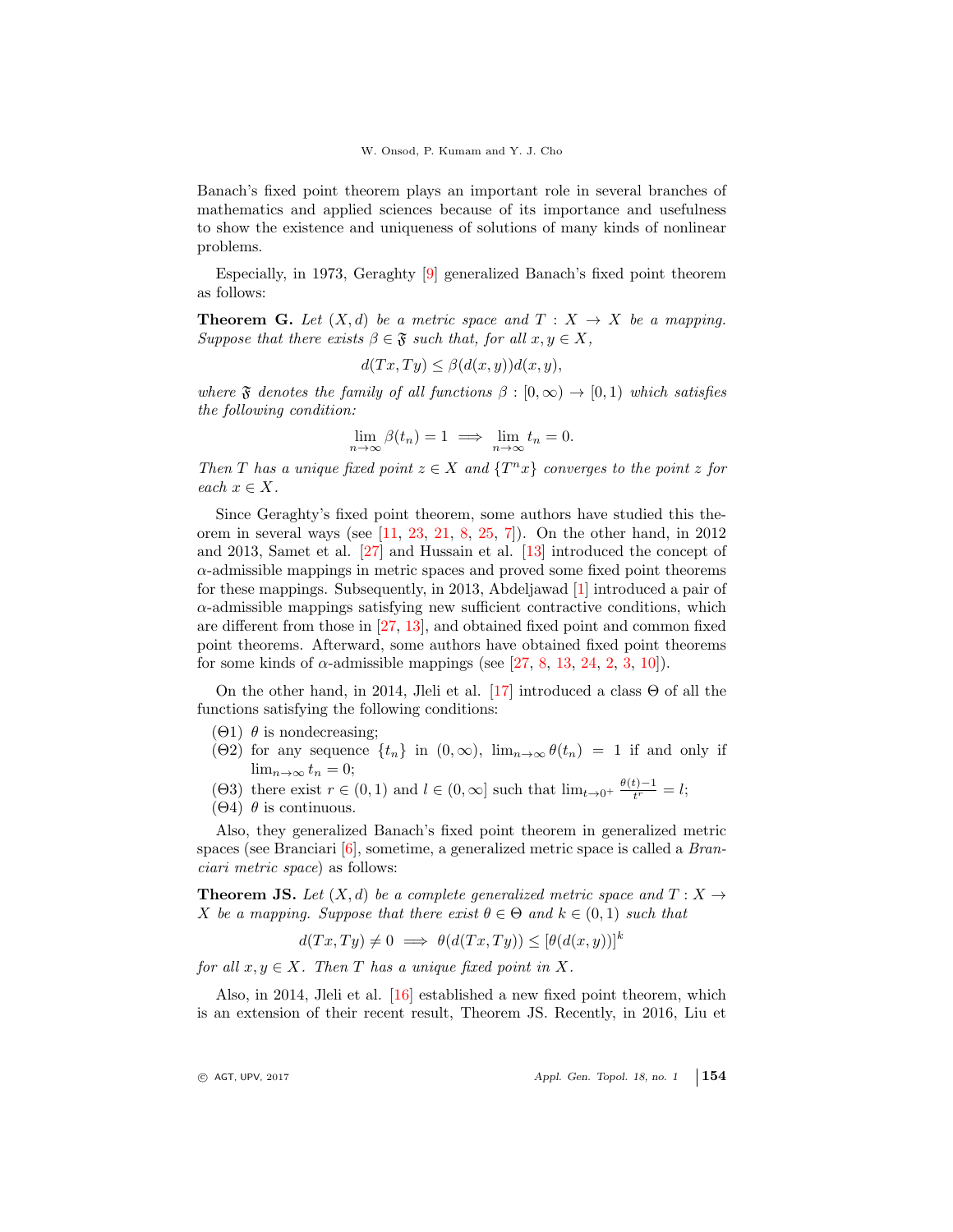al. [\[20\]](#page-18-12) introduced the notion of a Θ-type contraction and a Θ-type Suzuki contraction and established some new fixed point theorems for such kinds of contractions in complete metric spaces.

Motivated by the above results, in this paper, we introduce the notion of an  $\alpha$ -Θ-Geraghty type contraction and prove some common fixed point theorems for this contraction in complete partial metric spaces. Moreover, we give some examples and applications to illustrate our main results.

#### 2. Preliminaries

In this section, we give some definitions, examples and fundamental results. **Definition 2.1** ([\[22\]](#page-18-13)). Let X be a nonempty set and  $p: X \times X \to \mathbb{R}^+$  be a mapping satisfying following conditions: for all  $x, y, z \in X$ ,

(PM1)  $x = y \iff p(x, x) = p(x, y) = p(y, y);$ (PM2)  $p(x, x) \leq p(x, y);$ (PM3)  $p(x, y) = p(y, x);$ (PM4)  $p(x, y) \leq p(x, z) + p(z, y) - p(z, z)$ .

Then p is called a partial metric on X and the pair  $(X, p)$  is called a partial metric space.

In 1995, Matthews [\[22\]](#page-18-13) proved that every partial metric  $p$  on X induces a metric  $d_p: X \times X \to \mathbb{R}^+$  defined by

$$
d_p(x, y) = 2p(x, y) - p(x, x) - p(y, y)
$$

for all  $x, y \in X$ . Notice that a metric on a set X is a partial metric d such that  $d(x, x) = 0$  for all  $x \in X$ .

**Definition 2.2** ([\[22\]](#page-18-13)). Let  $(X, p)$  be a partial metric space.

- (1) A sequence  $\{x_n\}_{n\in\mathbb{N}}$  in  $(X, p)$  is said to be *convergent* to a point  $x \in X$ if  $p(x, x) = \lim_{n \to \infty} p(x, x_n)$ .
- (2) A sequence  $\{x_n\}_{n\in\mathbb{N}}$  in  $(X, p)$  is called a *Cauchy sequence* in X if  $\lim_{n,m\to\infty} p(x_n, x_m)$  exists and is finite.
- (3) A partial metric space  $(X, p)$  is said to be *complete* if every Cauchy sequence  $\{x_n\}$  in X converges, with respect to  $\tau(p)$ , to a point  $x \in X$ such that  $p(x, x) = \lim_{n \to \infty} p(x_n, x_m)$ .

**Definition 2.3** ([\[27\]](#page-18-6)). Let  $S: X \to X$  and  $\alpha: X \times X \to [0, \infty)$  be two mappings. S is said to be  $\alpha$ -admissible if

$$
\alpha(x, y) \ge 1 \implies \alpha(Sx, Sy) \ge 1
$$

for all  $x, y \in X$ .

**Example 2.4** ([\[19\]](#page-18-14)). Consider  $X = [0, \infty)$  and define two mappings  $S : X \to Y$  $X, \alpha: X \times X \to [0, \infty)$  by  $S_x = 2x$  for all  $x, y \in X$  and

$$
\alpha(x, y) = \begin{cases} e^{y/x}, & \text{if } x \ge y, \ x \neq 0, \\ 0, & \text{if } x < y. \end{cases}
$$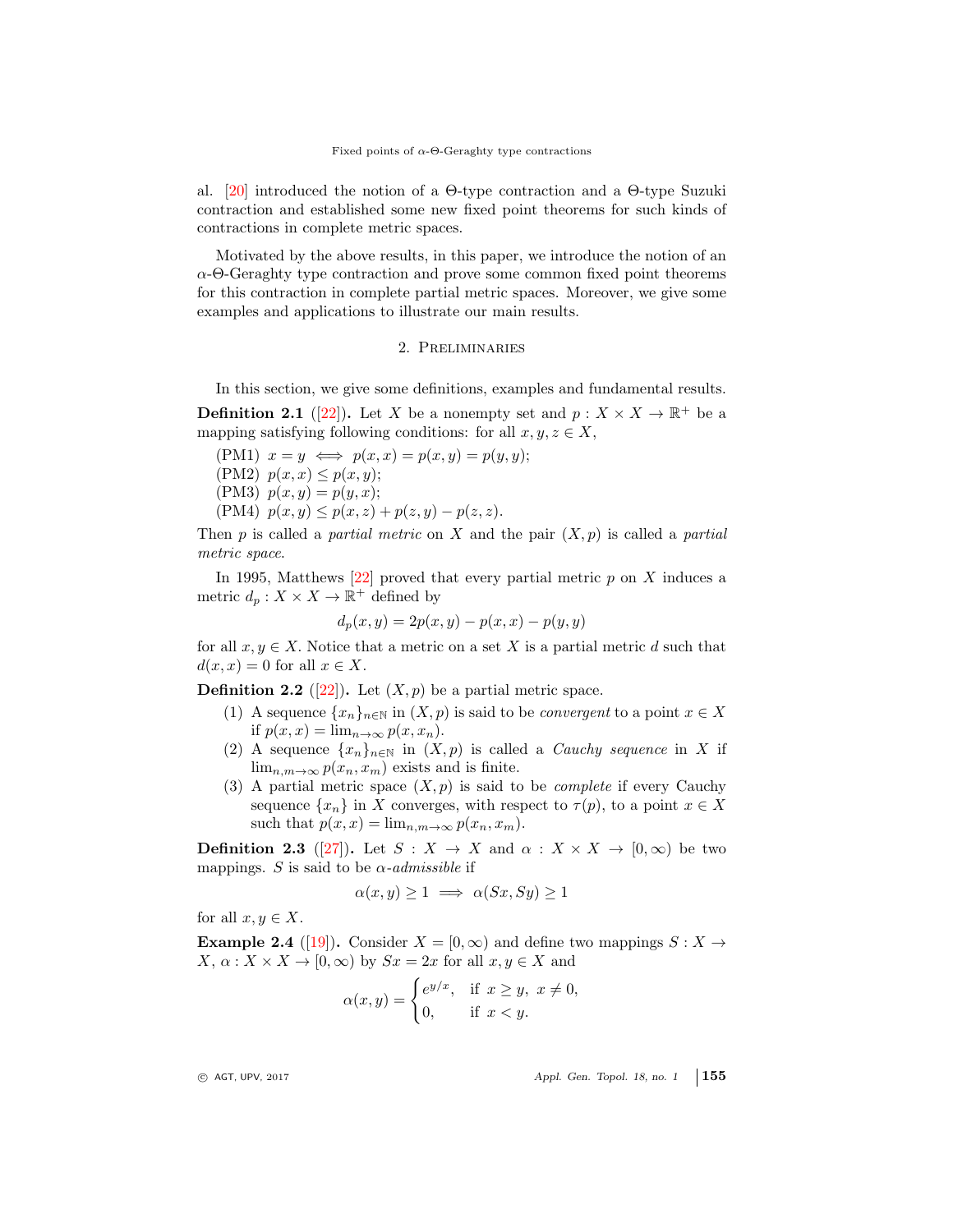Then S is  $\alpha$ -admissible.

**Definition 2.5** ([\[1\]](#page-17-2)). Let  $S, T : X \to X$  and  $\alpha : X \times X \to [0, \infty)$  be two mappings. The pair  $(S, T)$  is said to be  $\alpha$ -admissible if

$$
\alpha(x, y) \ge 1 \implies \alpha(Sx, Ty) \ge 1, \ \alpha(Tx, Sy) \ge 1
$$

for all  $x, y \in X$ .

**Example 2.6.** Let  $X = [0, \infty)$  and define the mappings  $S, T : X \to X$  and  $\alpha: X \times X \to [0, \infty)$  by  $S_x = 2x$ ,  $Tx = x^2$  for all  $x, y \in X$  and

$$
\alpha(x, y) = \begin{cases} e^{xy}, & \text{if } x, y \ge 0, \\ 0, & \text{otherwise.} \end{cases}
$$

Then the pair  $(S, T)$  is  $\alpha$ -admissible.

**Definition 2.7** ([\[12\]](#page-18-15)). Let  $S: X \to X$  and  $\alpha: X \times X \to [0, \infty)$  be two mappings. S is called a *triangular*  $\alpha$ -*admissible mapping* if

- (T1)  $\alpha(x, y) \ge 1$  implies  $\alpha(Sx, Sy) \ge 1$  for all  $x, y \in X$ ;
- (T2)  $\alpha(x, z) \geq 1$  and  $\alpha(z, y) \geq 1$  imply  $\alpha(x, y) \geq 1$  for all  $x, y, z \in X$ .

**Example 2.8** ([\[12\]](#page-18-15)). Let  $X = \mathbb{R}$  and define the mappings  $S : X \to X$  and **Example 2.6** ([12]). Let  $X = \mathbb{R}$  and define the mappings  $S : X \to X$  and  $\alpha : X \times X \to [0, \infty)$  by  $Sx = \sqrt[3]{x}$  and  $\alpha(x, y) = e^{x-y}$  for all  $x, y \in X$ . Then S is a triangular  $\alpha$ -admissible mapping. Indeed, if  $\alpha(x, y) = e^{x-y} \ge 1$ , then  $x \ge y$ , which implies  $Sx \ge Sy$ , that is,  $\alpha(Sx, Sy) = e^{Sx-Sy} \ge 1$ . Also, if  $\alpha(x, z) \ge 1$ and  $\alpha(z, y) \geq 1$ , then  $x - z \geq 0$  and  $z - y \geq 0$ , that is,  $x - y \geq 0$  and so  $\alpha(x, y) = e^{x-y} \geq 1.$ 

**Definition 2.9.** [\[1\]](#page-17-2) Let  $S, T : X \times X$  and  $\alpha : X \times X \rightarrow [0, \infty)$  be three mappings. The pair  $(S, T)$  is said to be *triangular*  $\alpha$ -*admissible* if

(T1)  $\alpha(x, y) \ge 1$  implies  $\alpha(Sx, Ty) \ge 1$  and  $\alpha(Tx, Sy) \ge 1$  for all  $x, y \in X$ ; (T2)  $\alpha(x, z) \geq 1$  and  $\alpha(z, y) \geq 1$  imply  $\alpha(x, y) \geq 1$  for all  $x, y, z \in X$ .

**Example 2.10.** Let  $X = \mathbb{R}$  and define the mappings  $S, T : X \to X$  and  $\alpha: X \times X \to [0, \infty)$  by  $Sx = \sqrt{x}, Tx = x^2$  and  $\alpha(x, y) = e^{xy}$  for all  $x, y \in X$ . Then the pair  $(S, T)$  is triangular  $\alpha$ -admissible.

**Definition 2.11** ([\[26\]](#page-18-16)). Let  $S: X \to X$  and  $\alpha, \eta: X \times X \to [0, \infty)$  be three mappings. S is called an  $\alpha$ -admissible mapping with respect to  $\eta$  if

$$
\alpha(x, y) \ge \eta(x, y) \implies \alpha(Sx, Sy) \ge \eta(Sx, Xy)
$$

for all  $x, y \in X$ .

Note that, if we take  $\eta(x, y) = 1$ , then Definition 2.11 reduces to Definition 2.7 (see [\[27\]](#page-18-6)). Also, if we take  $\alpha(x, y) = 1$ , then we say that S is an  $\eta$ subadmissible mapping.

**Example 2.12.** Let  $X = [0, \infty)$  and  $S : X \to X$  be a mapping defined by  $Sx = \frac{x}{2}$  for all  $x \in X$ . Also, define the mappings  $\alpha, \eta : X \times X \to [0, \infty)$  by  $\alpha(x, y) = 3$  and  $\eta(x, y) = 1$  for all  $x, y \in X$ . Then S is  $\alpha$ -admissible mapping with respect to  $\eta$ .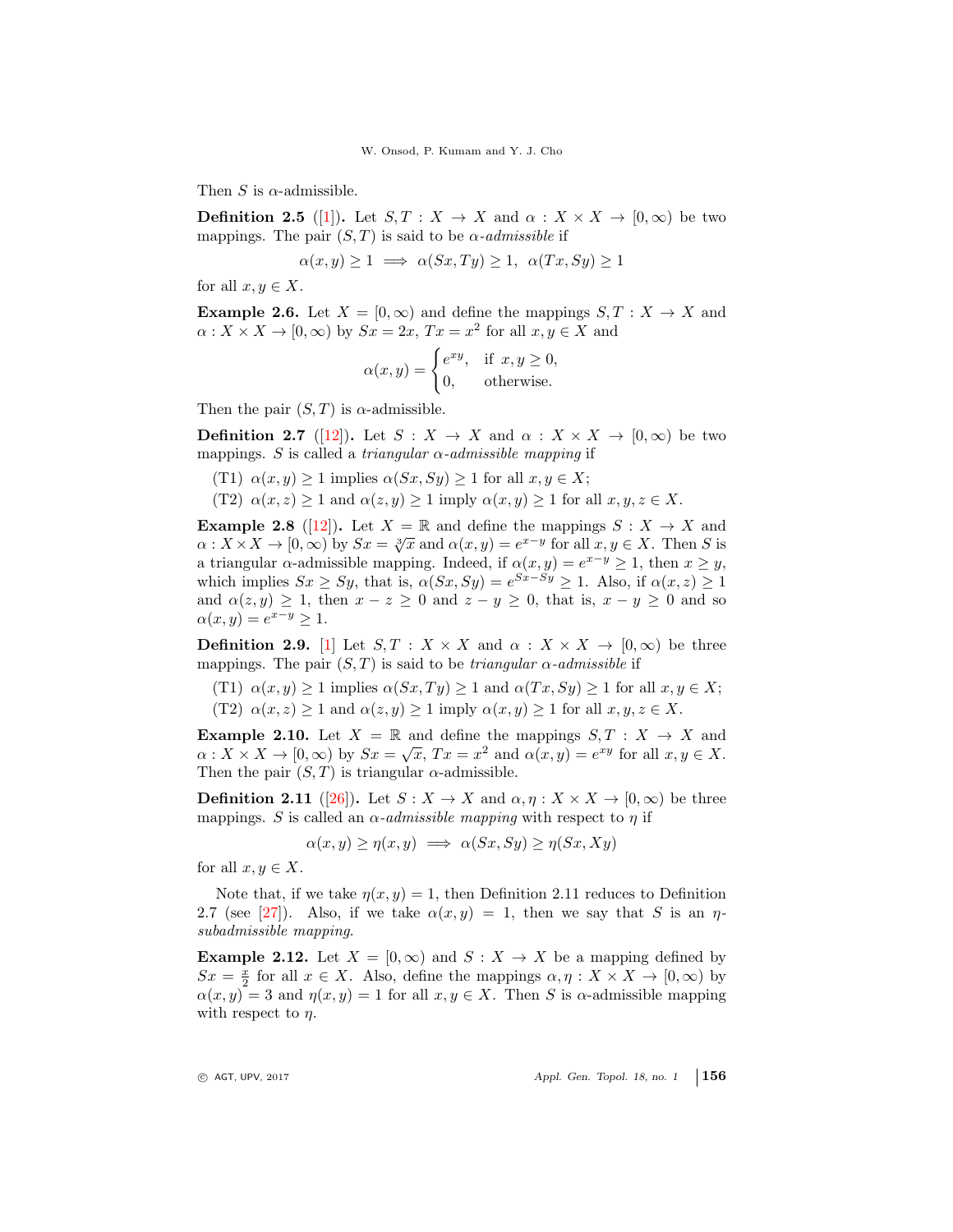#### Lemma  $2.13$  ([\[22\]](#page-18-13)).

- (1) A partial metric space  $(X, p)$  is complete if and only if the metric space  $(X, d_n)$  is complete.
- (2) A sequence  $\{x_n\}$  in X converges to a point  $x \in X$  with respect to  $\tau(d_p)$ if and only if

$$
\lim_{n \to \infty} p(x, x_n) = p(x, x) = \lim_{n, m \to \infty} p(x_n, x_m).
$$

(3) If  $\lim_{n\to\infty} x_n = v$  such that  $p(v, v) = 0$ , then  $\lim_{n\to\infty} p(x_n, y) = p(v, y)$ for all  $y \in X$ .

**Lemma 2.14** ([\[18,](#page-18-17) [7\]](#page-17-1)). Let  $(X,d)$  be a metric space and  $S: X \rightarrow X$  be a triangular  $\alpha$ -admissible mapping. Assume that there exists  $x_0 \in X$  such that  $\alpha(x_0, Sx_0) \geq 1$ . Define a sequence  $\{x_n\}$  by  $x_{n+1} = Sx_n$  for each  $n \geq 0$ . Then we have  $\alpha(x_n, x_m) \geq 1$  for all  $m, n \geq 0$  with  $n < m$ .

<span id="page-4-1"></span>**Lemma 2.15** ([\[1\]](#page-17-2)). Let  $(X,d)$  be a metric space and  $S,T : X \rightarrow X$  be triangular  $\alpha$ -admissible mappings. Assume that there exists  $x_0 \in X$  such that  $\alpha(x_0, Sx_0) \geq 1$ . Define a sequence  $\{x_n\}$  in X by  $x_{2n+1} = Sx_{2n}$  and  $x_{2n+2} = Tx_{2n+1}$  for each  $n \geq 0$ . Then we have  $\alpha(x_n, x_m) \geq 1$  for all  $m, n \geq 0$ with  $n < m$ .

In the sequel, we denote by  $\tilde{\Theta}$  the set of all the functions  $\theta : (0, \infty) \to (1, \infty)$ satisfying the following conditions:

- $(Θ1)'$  θ is non-decreasing and continuous;
- $(\Theta 2)'$  inf<sub>t∈(0,∞)</sub>  $\theta(t) = 1$ .

**Example 2.16.** It is obvious that the following functions belong to  $\tilde{\Theta}$ :

- (1)  $\theta_1(t) := e^{e^{-\frac{1}{t^p}}}$  for all  $p > 0$ ;
- (2)  $\theta_2(t) := 1 + t$  for all  $t > 0$ ;
- (3)  $\theta_3(t) := e^{\sqrt{t}}$  for all  $t > 0$ ;
- (4)  $\theta_4(t) := 2 \frac{2}{\pi} \arctan(\frac{1}{t^{\alpha}})$  for all  $0 < \alpha < 1$  and  $t > 0$ .

### <span id="page-4-0"></span>3. Main results

In this section, we prove some fixed point theorems for  $\alpha$ -Θ-Geraghty type contractions in complete partial metric spaces.

First, we begin with the following definition:

**Definition 3.1.** Let  $(X, p)$  be a partial metric space and  $S, T : X \rightarrow X$ ,  $\alpha: X \times X \to [0, \infty)$  be three mappings.

(1) The pair  $(S, T)$  is called the modified  $\alpha$ -Θ-Geraghty type contraction if there exist  $\theta \in \tilde{\Theta}$ ,  $k \in (0, 1)$  and  $\beta \in \mathfrak{F}$  such that

(3.1) 
$$
\alpha(x, y)\theta(p(Sx, Ty)) \leq [\theta(\beta(M(x, y))M(x, y))]^{k}
$$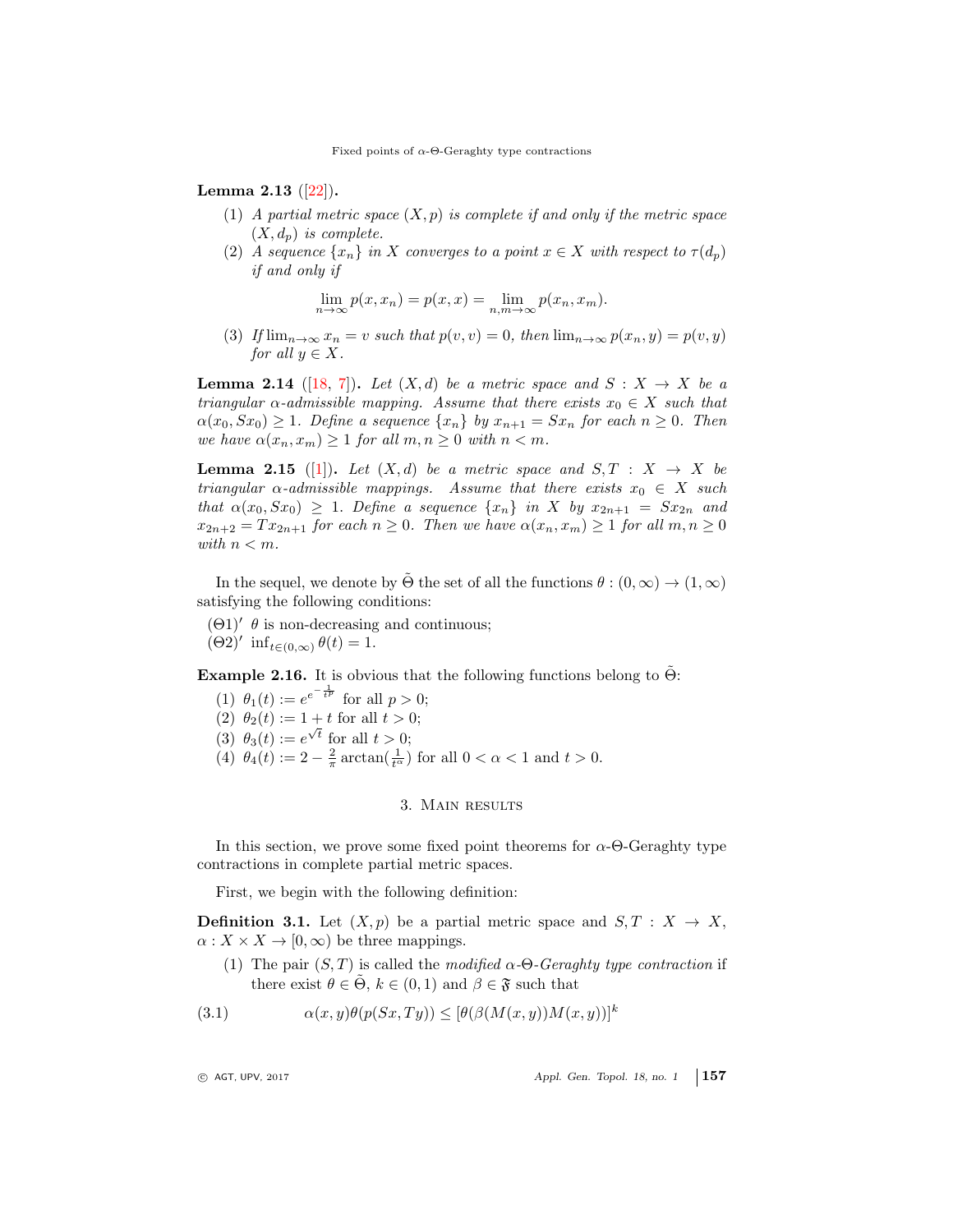W. Onsod, P. Kumam and Y. J. Cho

for all  $x, y \in X$ , where

$$
M(x, y) = \max \{p(x, y), p(x, Sx), p(y, Ty)\}.
$$

(2) If  $S = T$  in (1), then T is called a generalized  $\alpha$ - $\Theta$ -Geraghty type *contraction* if there exist  $\theta \in \tilde{\Theta}$ ,  $k \in (0, 1)$  and  $\beta \in \mathfrak{F}$  such that

(3.2) 
$$
\alpha(x,y)\theta(p(Tx,Ty)) \leq [\theta(\beta(N(x,y))N(x,y))]^{k},
$$

for all  $x, y \in X$ , where

$$
N(x, y) = \max \left\{ p(x, y), p(x, Tx), p(y, Ty) \right\}.
$$

The following theorem is our main result in this paper:

<span id="page-5-1"></span>**Theorem 3.2.** Let  $(X, p)$  be a complete partial metric space and  $\alpha : X \times X \rightarrow$  $[0, \infty)$  be a mapping. Suppose that  $S, T : X \times X$  are two continuous mappings satisfying the following conditions:

- (i) the pair  $(S, T)$  is the modified  $\alpha$ - $\Theta$ -Geraghty type contraction;
- (ii) the pair  $(S, T)$  is triangular  $\alpha$ -admissible;
- (iii) there exists  $x_0 \in X$  such that  $\alpha(x_0, Sx_0) \geq 1$ .

Then S and T have a unique common fixed point  $z \in X$ .

*Proof.* First, we prove that  $M(x, y) = 0$  if and only if  $x = y$  is a common fixed point of the mappings S and T. In fact, if  $x = y$  is a common fixed point of  $(S, T)$ , then  $Ty = Tx = x = y = Sy = Sx$  and

$$
M(x, y) = \max \{p(x, x), p(x, x), p(x, x)\} = p(x, x).
$$

From the condition  $(3.1)$ , it follows that

$$
\theta(p(x,x)) = \theta(p(Sx,Ty)) \leq \alpha(x,y)\theta(p(Sx,Ty)) \leq [\theta(\beta(M(x,y))M(x,y))]^{k}.
$$

It is only possible if  $p(x, x) = 0$ , which implies that  $M(x, y) = 0$ . Conversely, if  $M(x, y) = 0$ , then, using (PM1) and (PM2), it is easy to prove that  $x = y$  is a fixed point of S and T.

On the other hand, if  $M(x, y) > 0$ , we construct an iterative sequence  $\{x_n\}$ in  $X$  such that

<span id="page-5-0"></span>
$$
x_{2n+1} = Sx_{2n}, \quad x_{2n+2} = Tx_{2n+1}
$$

for each  $n \geq 0$ . We observe that, if  $x_n = x_{n+1}$ , then  $x_n$  is a common fixed point of the mappings S and T. So, assume that  $x_n \neq x_{n+1}$  for each  $n \geq 0$ . Since  $\alpha(x_0, x_1) \ge 1$  and  $(S, T)$  is triangular  $\alpha$ -admissible, using Lemma [2.15,](#page-4-1) we obtain

$$
(3.3) \qquad \qquad \alpha(x_n, x_{n+1}) \ge 1
$$

for each  $n \geq 0$ . Thus we have

(3.4)

$$
\theta(p(x_{2n+1}, x_{2n+2})) = \theta(p(Sx_{2n}, Tx_{2n+1})) \le \alpha(x_{2n}, x_{2n+1})\theta(p(Sx_{2n}, Tx_{2n+1}))
$$
  

$$
\le [\theta(\beta(M(x_{2n}, x_{2n+1}))M(x_{2n}, x_{2n+1}))]^k
$$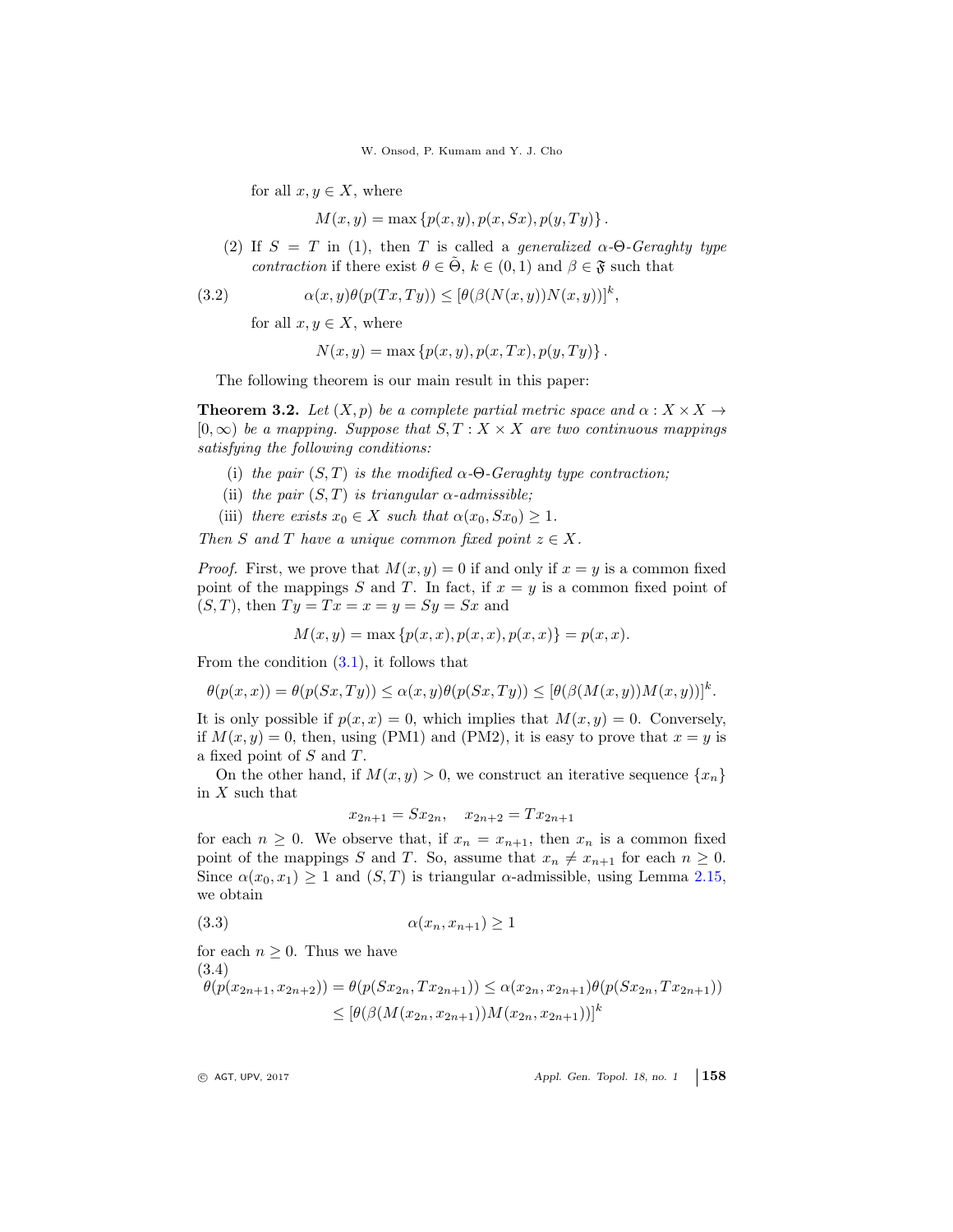for each  $n \geq 0$ . Now, also, we have

$$
M(x_{2n}, x_{2n+1}) = \max \{p(x_{2n}, x_{2n+1}), p(x_{2n}, Sx_{2n}), p(x_{2n+1}, Tx_{2n+1})\}
$$
  
= max  $\{p(x_{2n}, x_{2n+1}), p(x_{2n}, x_{2n+1}), p(x_{2n+1}, x_{2n+2})\}$   
= max $\{p(x_{2n}, x_{2n+1}), p(x_{2n+1}, x_{2n+2})\}$ 

for each  $n \geq 0$ .

If  $M(x_{2n}, x_{2n+1}) = p(x_{2n+1}, x_{2n+2})$  for each  $n \ge 0$ , then it follows from  $(3.4)$ that

$$
\theta(p(x_{2n+1}, x_{2n+2})) \leq [\theta(\beta(p(x_{2n+1}, x_{2n+2}))p(x_{2n+1}, x_{2n+2}))]^k,
$$

which implies that

$$
\ln[\theta(p(x_{2n+1}, x_{2n+2}))] \le k \ln[\theta(\beta(p(x_{2n+1}, x_{2n+2}))p(x_{2n+1}, x_{2n+2}))].
$$

This is a contradiction to  $k \in (0,1)$ . Thus we have  $M(x_{2n}, x_{2n+1}) = p(x_{2n}, x_{2n+1})$ for each  $n \geq 0$  and so it follows from  $(3.4)$  that

(3.5) 
$$
\theta(p(x_{2n+1}, x_{2n+2})) \leq [\theta(\beta(p(x_{2n}, x_{2n+1}))p(x_{2n}, x_{2n+1}))]^k \n< [\theta(p(x_{2n}, x_{2n+1}))]^k \n< \theta(p(x_{2n}, x_{2n+1}))
$$

and so

<span id="page-6-0"></span>(3.6) 
$$
\theta(p(x_{2n+1}, x_{2n+2})) < \theta(p(x_{2n}, x_{2n+1})).
$$

This implies that

(3.7) 
$$
\theta(p(x_{n+1}, x_{n+2})) < \theta(p(x_n, x_{n+1}))
$$

for each  $n \geq 0$ . Taking  $n \to \infty$  in [\(3.7\)](#page-6-0), we have

$$
(3.8) \qquad \theta(p(x_n, x_{n+1})) \to 1.
$$

Thus, from  $(\Theta 2)$ , it follows that

(3.9) 
$$
\lim_{n \to \infty} p(x_n, x_{n+1}) = 0.
$$

Now, we show that  $\{x_n\}$  is a Cauchy sequence in X. Suppose that  $\{x_n\}$ is not a Cauchy sequence in X, that is, there exists  $\varepsilon > 0$ , we can find the sequences  $\{x_{m_k}\}\$ and  $\{x_{n_k}\}\$  such that, for all  $k \geq 1$ , if  $m_k > n_k > k$ , then

<span id="page-6-2"></span><span id="page-6-1"></span>
$$
p(x_{m_k}, x_{n_k}) \ge \varepsilon, \quad p(x_{m_k}, x_{n_{k-1}}) < \varepsilon.
$$

So, we have

$$
\varepsilon \le p(x_{m_k}, x_{n_k})
$$
  
\n
$$
\le p(x_{m_k}, x_{n_{k-1}}) + p(x_{n_{k-1}}, x_{n_k}) - p(x_{n_{k-1}}, x_{n_{k-1}})
$$
  
\n
$$
\le p(x_{m_k}, x_{n_{k-1}}) + p(x_{n_{k-1}}, x_{n_k})
$$
  
\n
$$
< \varepsilon + p(x_{n_{k-1}}, x_{n_k}),
$$

that is,

$$
\varepsilon < \varepsilon + p(x_{n_{k-1}}, x_{n_k}).
$$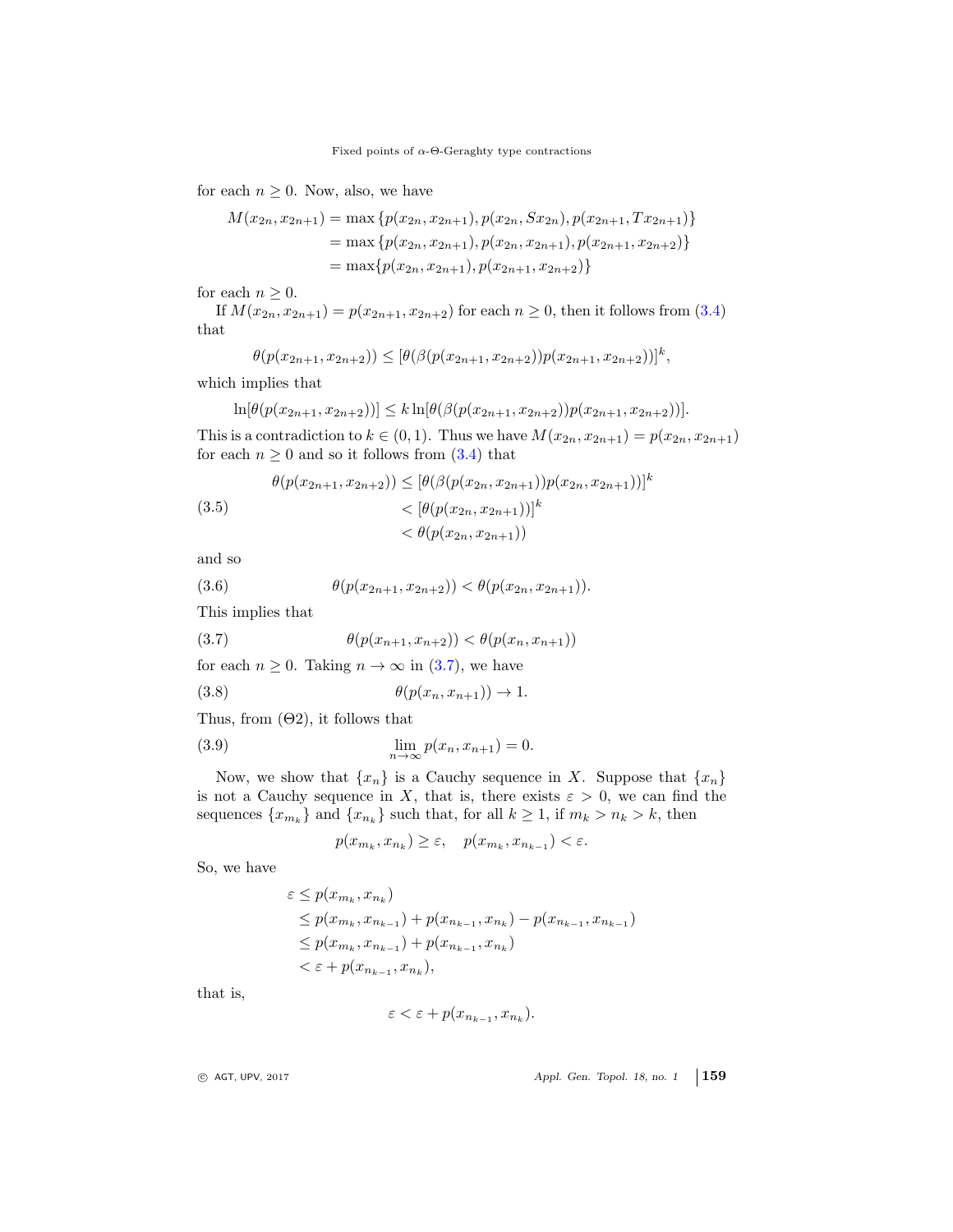<span id="page-7-0"></span>Thus, from [\(3.9\)](#page-6-1) and the above inequality, it follows that

(3.10) 
$$
\lim_{k \to \infty} p(x_{m_k}, x_{n_k}) = \varepsilon.
$$

By the triangle inequality, we have

$$
p(x_{m_k}, x_{n_k}) \le p(x_{m_k}, x_{m_{k+1}}) + p(x_{m_{k+1}}, x_{n_k}) - p(x_{m_{k+1}}, x_{m_{k+1}})
$$
  
\n
$$
\le p(x_{m_k}, x_{m_{k+1}}) + p(x_{m_{k+1}}, x_{n_k})
$$
  
\n
$$
\le p(x_{m_k}, x_{m_{k+1}}) + p(x_{m_{k+1}}, x_{n_{k+1}}) + p(x_{n_{k+1}}, x_{n_k}) - p(x_{n_{k+1}}, x_{n_{k+1}})
$$
  
\n
$$
\le p(x_{m_k}, x_{m_{k+1}}) + p(x_{m_{k+1}}, x_{n_{k+1}}) + p(x_{n_{k+1}}, x_{n_k})
$$

and

$$
p(x_{m_{k+1}}, x_{n_{k+1}}) \le p(x_{m_{k+1}}, x_{m_k}) + p(x_{m_k}, x_{n_{k+1}}) - p(x_{m_k}, x_{m_k})
$$
  
\n
$$
\le p(x_{m_{k+1}}, x_{m_k}) + p(x_{m_k}, x_{n_{k+1}})
$$
  
\n
$$
\le p(x_{m_{k+1}}, x_{m_k}) + p(x_{m_k}, x_{n_k}) + p(x_{n_k}, x_{n_{k+1}}) - p(x_{n_k}, x_{n_k})
$$
  
\n
$$
\le p(x_{m_{k+1}}, x_{m_k}) + p(x_{m_k}, x_{n_k}) + p(x_{n_k}, x_{n_{k+1}}).
$$

Taking  $k \to \infty$ , it follows from [\(3.9\)](#page-6-1) and [\(3.10\)](#page-7-0) that

$$
\lim_{k \to \infty} p(x_{m_{k+1}}, x_{n_{k+1}}) = \varepsilon.
$$

By Lemma [2.15,](#page-4-1) since  $\alpha(x_{n_k}, x_{m_{k+1}}) \geq 1$ , we obtain

$$
\theta(p(x_{n_{k+1}}, x_{m_{k+2}})) = \theta(p(Sx_{n_k}, Tx_{m_{k+1}}))
$$
  
\n
$$
\leq \alpha(x_{n_k}, x_{m_{k+1}}) \theta(p(Sx_{n_k}, Tx_{m_{k+1}}))
$$
  
\n
$$
\leq [\theta(\beta(M(x_{n_k}, x_{m_{k+1}}))M(x_{n_k}, x_{m_{k+1}}))]^k
$$
  
\n
$$
< [\theta(M(x_{n_k}, x_{m_{k+1}}))]^k
$$
  
\n
$$
< \theta(M(x_{n_k}, x_{m_{k+1}})).
$$

By using [\(3.8\)](#page-6-2) and taking  $k \to \infty$ , we conclude that

$$
\lim_{k \to \infty} \theta(p(x_{n_k}, x_{m_{k+1}})) = 1
$$

and so  $\lim_{k\to\infty} p(x_{n_k}, x_{m_{k+1}}) = 0 < \varepsilon$ , which is a contradiction. Therefore, we have

$$
\lim_{n,m \to \infty} p(x_n, x_m) = 0,
$$

which implies that  $\{x_n\}$  is a Cauchy sequence in  $(X, p)$ . Since X is complete, there exists  $z \in X$  such that  $x_n \to z$  as  $n \to \infty$  and so  $x_{2n+1} \to z$  and  $x_{2n+2} \to z$ z. Since S and T are continuous, we have  $Tx_{2n+1} \rightarrow Tx$  and  $Sx_{2n+2} \rightarrow Sz$ . Hence, from the definition of the sequence  $\{x_n\}$ , we have  $z = Sz$ . Similarly, we have  $z = Tz$ , that is,  $Sz = Tz = z$ . Therefore, z is a common fixed point of S and T.

Now, we show that  $z$  is the unique common fixed point of the mappings  $S$ and T. Assume the contrary, that is, there exists  $w \in X$  such that  $z \neq w$  and  $w = Tw$ . From  $(3.1)$ , we have

$$
\theta(p(z,w)) \leq [\theta(\beta(M(z,w))M(z,w))]^k < [\theta(M(z,w))]^k < \theta(M(z,w)),
$$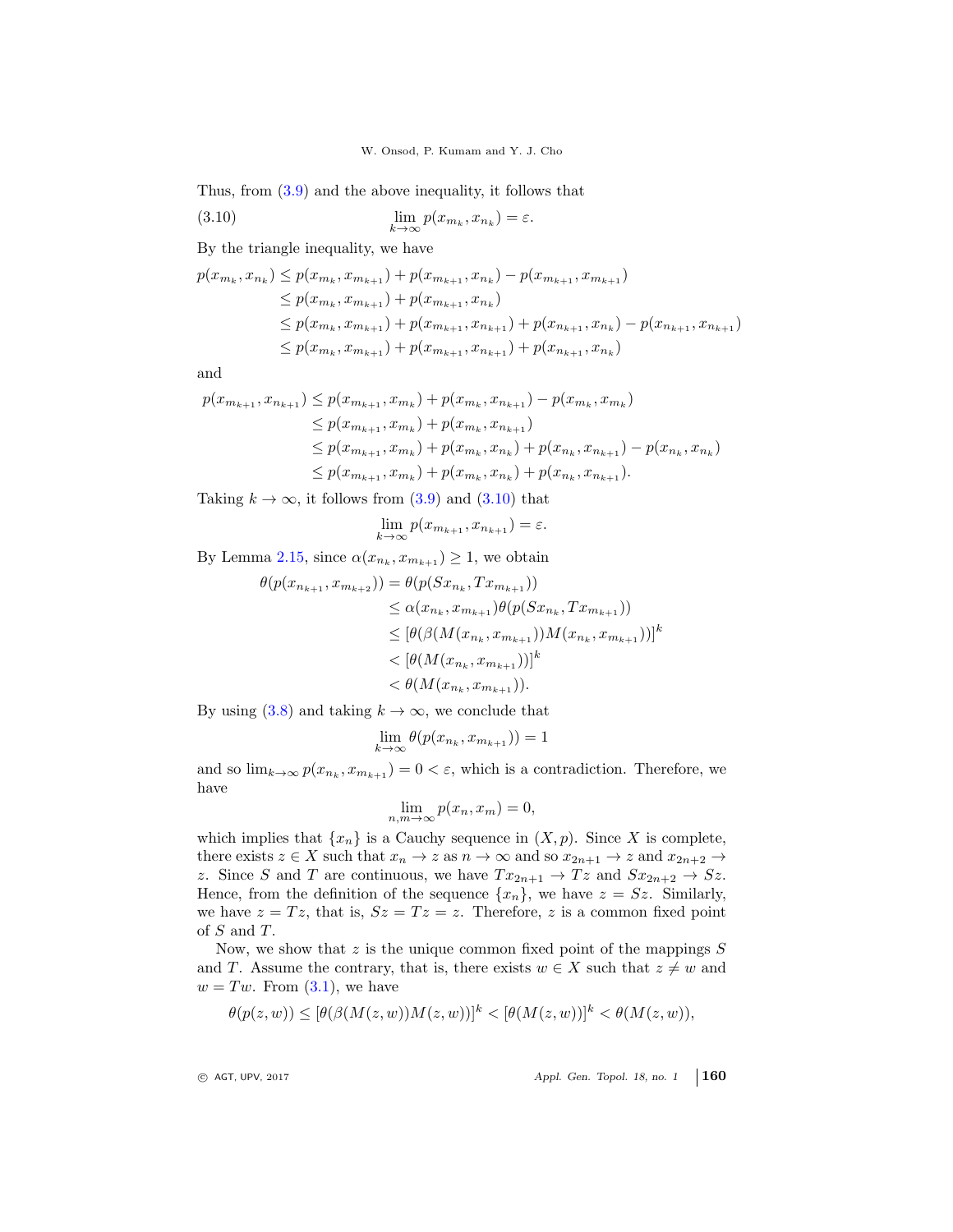that is,

$$
p(z, w) < M(z, w).
$$

But, we have

$$
M(z, w) = \max\{p(z, w), p(z, Sz), p(w, Tw)\}
$$
  
=  $p(z, w)$ .

This means that  $p(z, w) < p(z, w)$ , which is a contradiction and so  $p(z, w) = 0$ . Therefore,  $z$  is a unique common fixed point of  $S$  and  $T$ . This completes the  $\Box$ 

In Theorem [3.2,](#page-5-1) it is possible to remove the continuity of the mappings  $S$ and T by replacing the following condition:

(A) If  $\{x_n\}$  is a sequence in X such that  $\alpha(x_n, x_{n+1}) \geq 1$  for all  $n \geq 0$  and  $x_n \to z \in X$  as  $n \to \infty$ , then there exists a subsequence  $\{x_{n_k}\}\$  of  $\{x_n\}$  such that  $\alpha(x_{n_k}, z) \geq 1$  for all  $k \geq 0$ .

<span id="page-8-1"></span>**Theorem 3.3.** Let  $(X, p)$  be a complete partial metric space,  $\alpha : X \times X \rightarrow$  $[0, \infty)$  be a function. Suppose that  $S, T : X \times X$  are two mappings satisfying the following conditions:

- (i) the pair  $(S, T)$  is the modified  $\alpha$ - $\Theta$ -Geraghty type contraction;
- (ii) the pair  $(S, T)$  is triangular  $\alpha$ -admissible;
- (iii) there exists  $x_0 \in X$  such that  $\alpha(x_0, Sx_0) \geq 1$ ;
- $(iv)$   $(A)$  holds.

Then S and T have a unique common fixed point  $z \in X$ .

*Proof.* Following the proof lines of Theorem [3.2,](#page-5-1) we know that  $x_{2n+1} \rightarrow z$  and  $x_{2n+2} \to z$  as  $n \to \infty$ .

Now, we show that  $z$  is a common fixed point of  $S$  and  $T$ . Due to the condition (iv), there exists a subsequence  $\{x_{n_k}\}$  of  $\{x_n\}$  such that  $\alpha(x_{2n_k}, z) \ge$ 1 for all  $k \geq 1$ . Using  $(3.1)$ , we have

$$
\theta(p(x_{2n_k+1},Tz)) = \theta(p(Sx_{2n_k},Tz))
$$
  
\n
$$
\leq \alpha(x_{2n_k},z)\theta(p(Sx_{2n_k},Tz))
$$
  
\n
$$
\leq [\theta(\beta(M(x_{2n_k},z))M(x_{2n_k},z))]^k
$$

and so

(3.11) 
$$
\theta(p(x_{2n_k+1},Tz)) \leq [\theta(\beta(M(x_{2n_k},z))M(x_{2n_k},z))]^k,
$$

where

<span id="page-8-0"></span>
$$
M(x_{2n_k}, z) = \max\{p(x_{2n_k}, z), p(x_{2n_k}, Sx_{2n_k}), p(z, Tz)\}.
$$

Taking  $k \to \infty$ , we have

(3.12) 
$$
\lim_{k \to \infty} M(x_{2n_k}, z) = \max\{p(z, Sz), p(z, Tz)\}.
$$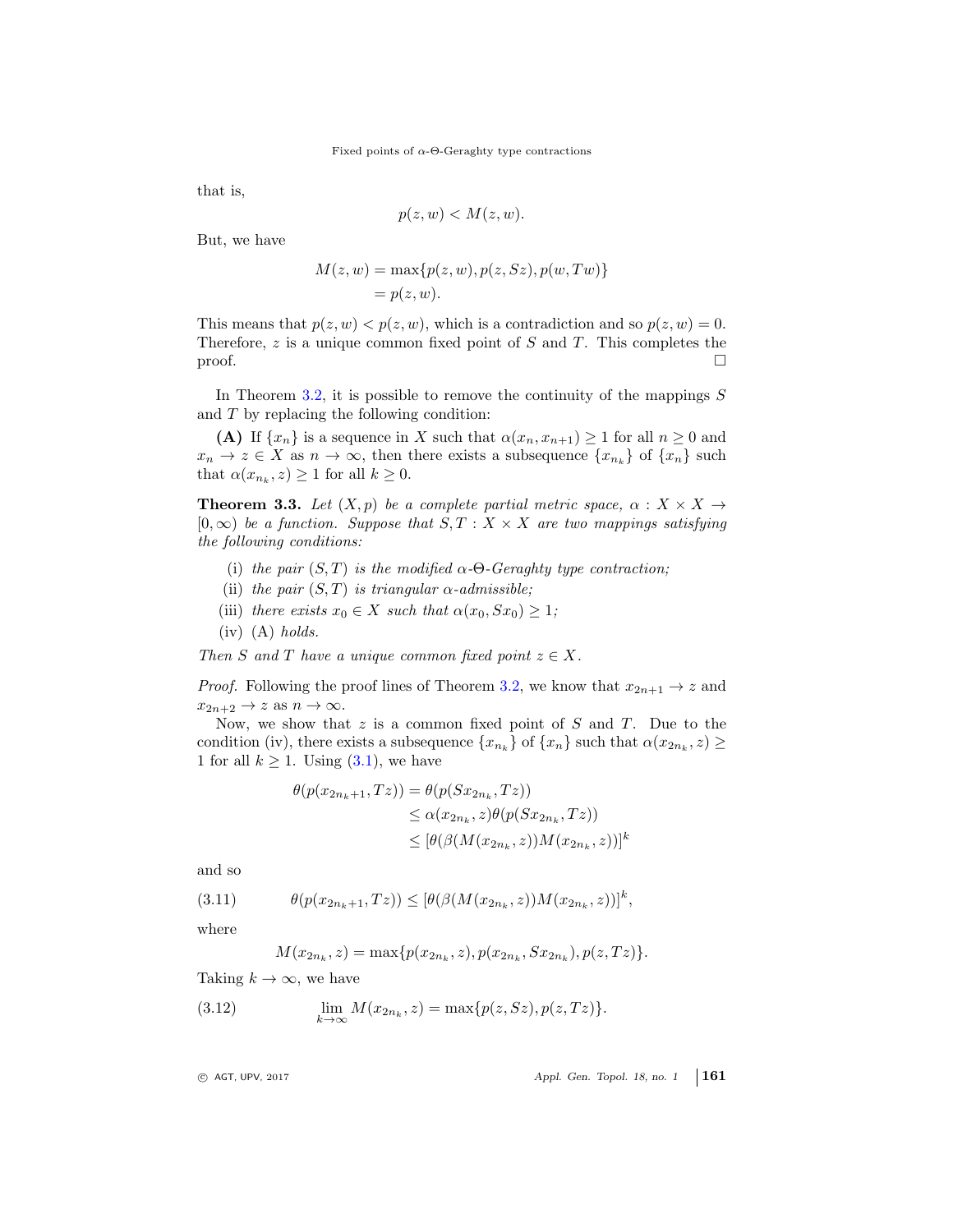**Case I.** Suppose that  $\lim_{k\to\infty} M(x_{2n_k}, z) = p(z, Tz)$  and  $p(z, Tz) > 0$ . From  $(3.12)$ , for sufficiently large k, we have  $M(x_{2n_k}, z) > 0$ , which implies that

$$
\beta(M(x_{2n_k}, z)) < M(x_{2n_k}, z)
$$

and so

$$
[\theta(\beta(M(x_{2n_k},z))M(x_{2n_k},z))]^k < [\theta(M(x_{2n_k},z))]^k < \theta(M(x_{2n_k},z)).
$$

Then we have

$$
\theta(p(x_{2n_k+1},Tz)) < \theta(M(x_{2n_k},z)),
$$

which implies that

$$
p(x_{2n_k+1}, Tz) < M(x_{2n_k}, z).
$$

Taking  $k \to \infty$  in the above inequality, we obtain

$$
p(z,Tz) < p(z,Tz)
$$

which is a contradiction. So we obtain that  $p(z, Tz) = 0$ . By (PM1) and (PM2), we have  $z = Tz$ .

**Case II.** Suppose that  $\lim_{k\to\infty} M(x_{2n_k}, z) = p(z, Sz)$ . Similarly, from Case I, we obtain  $z = Sz$ . Thus, from two cases, we have  $z = Tz = Sz$ . Therefore,  $z$  is a common fixed point of  $S$  and  $T$ .

 $\Box$ 

If  $S = T$  and  $M(x, y) = \max \{p(x, y), p(x, Sx), p(y, Sy)\}\$ in Theorem [3.2](#page-5-1) and [3.3,](#page-8-1) then we have the following corollaries:

**Corollary 3.4.** Let  $(X, p)$  be a complete partial metric space and  $\alpha : X \times X \rightarrow$  $[0, \infty)$  be a function. Suppose that  $S : X \times X$  is a continuous mapping satisfying the following conditions:

- (i) S is a generalized  $\alpha$ -Θ-Geraghty type contraction;
- (ii) S is triangular  $\alpha$ -admissible;
- (iii) there exists  $x_0 \in X$  such that  $\alpha(x_0, Sx_0) \geq 1$ .

Then S has a unique fixed point  $z \in X$ .

**Corollary 3.5.** Let  $(X, p)$  be a complete partial metric space and  $\alpha : X \times X \rightarrow$  $[0, \infty)$  be a function. Suppose that  $S : X \times X$  is a mapping satisfying the following conditions:

- (i) S is a generalized  $\alpha$ - $\Theta$ -Geraghty type contraction;
- (ii) S is triangular  $\alpha$ -admissible;
- (iii) there exists  $x_0 \in X$  such that  $\alpha(x_0, Sx_0) \geq 1$ ;
- $(iv)$   $(A)$  holds.

Then S has a unique fixed point  $z \in X$ .

If  $M(x, y) = \max \{p(x, y), p(x, Sx), p(y, Sy)\}\$ and  $p(x, x) = 0$  for all  $x \in X$ in Theorem [3.2](#page-5-1) and [3.3,](#page-8-1) then we have the following corollaries: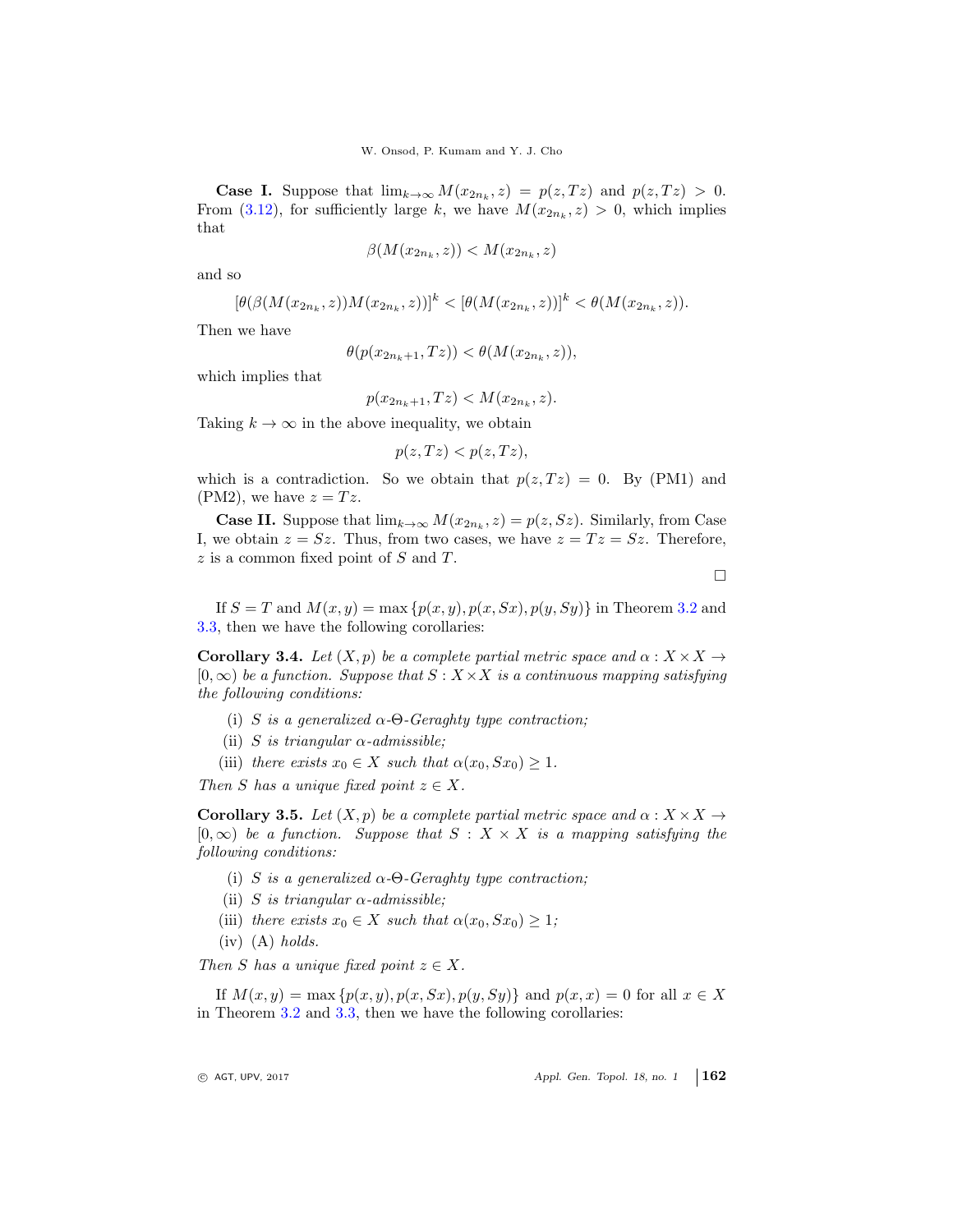**Corollary 3.6.** Let  $(X, p)$  be a complete metric space and  $\alpha : X \times X \rightarrow [0, \infty)$ be a function. Suppose that  $S: X \times X$  is a continuous mapping satisfying the following conditions:

- (i) S is a generalized  $\alpha$ - $\Theta$ -Geraghty type contraction;
- (ii) S is triangular  $\alpha$ -admissible;
- (iii) there exists  $x_0 \in X$  such that  $\alpha(x_0, Sx_0) \geq 1$ .

Then S has a unique fixed point  $z \in X$ .

**Corollary 3.7.** Let  $(X, p)$  be a complete metric space and  $\alpha : X \times X \to [0, \infty)$ be a function. Suppose that  $S: X \times X$  is a mapping satisfying the following conditions:

- (i) S is a generalized  $\alpha$ -Θ-Geraghty type contraction;
- (ii) S is triangular  $\alpha$ -admissible;
- (iii) there exists  $x_0 \in X$  such that  $\alpha(x_0, Sx_0) \geq 1$ ;
- $(iv)$   $(A)$  holds.

Then S has a unique fixed point  $z \in X$ .

**Definition 3.8.** Let  $(X, p)$  be a partial metric space,  $S, T : X \to X$  be two mappings and  $\alpha, \eta: X \times X \to [0, \infty)$  be two functions.

(1) The pair  $(S, T)$  is called the modified  $(\alpha, \eta)$ -Θ-Geraghty type contraction if there exist  $\theta \in \tilde{\Theta}$ ,  $k \in (0, 1)$  and  $\beta \in \mathfrak{F}$  such that

$$
(3.13) \qquad \alpha(x,y) \ge \eta(x,y) \implies \theta(p(Sx,Ty)) \le [\theta(\beta(M(x,y))M(x,y))]^k
$$

for all  $x, y \in X$ , where

 $M(x, y) = \max \{p(x, y), p(x, Sx), p(y, Ty)\}.$ 

(2) If  $S = T$  in (1), then S is called a generalized  $(\alpha, \eta)$ -Θ-Geraghty type contraction if there exist  $\theta \in \Theta$ ,  $k \in (0, 1)$  and  $\beta \in \mathfrak{F}$  such that

$$
(3.14) \qquad \alpha(x,y) \ge \eta(x,y) \Longrightarrow \theta(p(Sx, Sy)) \le [\theta(\beta(N(x,y))N(x,y))]^k
$$

for all  $x, y \in X$ , where

$$
N(x, y) = \max \{p(x, y), p(x, Sx), p(y, Sy)\}.
$$

<span id="page-10-0"></span>**Theorem 3.9.** Let  $(X, p)$  be a complete partial metric space and  $\alpha, \eta : X \times X \rightarrow$  $[0, \infty)$  be two functions. Suppose that  $S, T : X \times X$  are two continuous mappings satisfying the following conditions:

- (i) the pair  $(S, T)$  is the improved  $(\alpha, \eta)$ - $\Theta$ -Geraghty type contraction;
- (ii) the pair  $(S, T)$  is triangular  $\alpha$ -admissible with respect to  $\eta$ ;
- (iii) there exists  $x_0 \in X$  such that  $\alpha(x_0, Sx_0) \geq \eta(x_0, Sx_0)$ .

Then S and T have a unique common fixed point  $z \in X$ .

*Proof.* Let  $x_1 \in X$  be such that  $x_1 = Sx_0$  and  $x_2 = Tx_1$ . Then, iteratively, we can construct a sequence  $\{x_n\}$  in X such that

(3.15) 
$$
x_{2n+1} = Sx_{2n}, \quad x_{2n+2} = Tx_{2n+1}
$$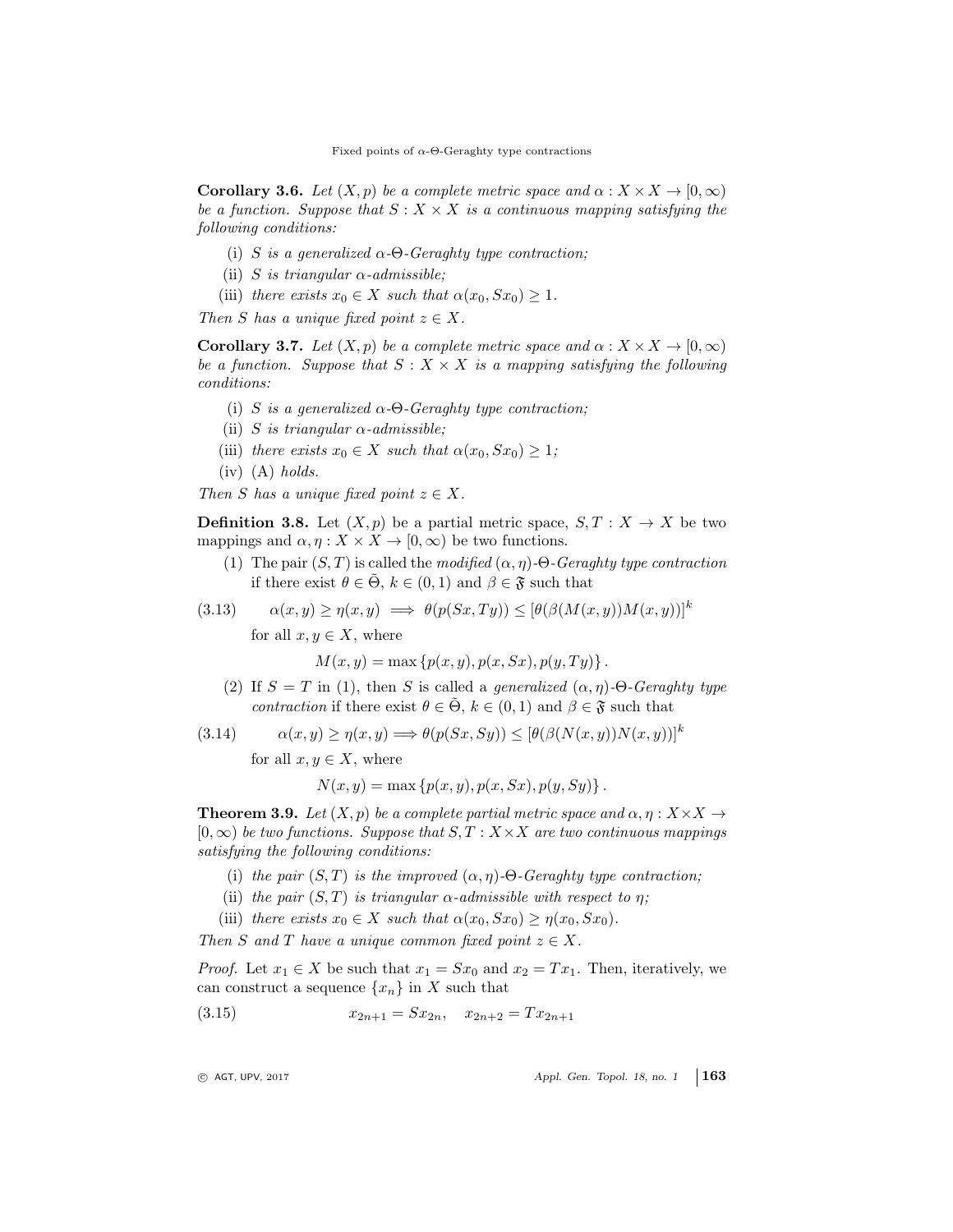for each  $n \geq 0$ . By the conditions (ii) and (iii), we have  $\alpha(Sx_0, Tx_1) \geq$  $\eta(Sx_0, Tx_1)$  and so  $\alpha(x_1, x_2) \geq \eta(x_1, x_2)$ , which implies that  $\alpha(Sx_1, Tx_2) \geq$  $\eta(Sx_1, Tx_2)$ . By induction, we have  $\alpha(x_n, x_{n+1}) \geq \eta(x_n, x_{n+1})$  for all  $n \geq 0$ and so, by (i), we have

<span id="page-11-0"></span>
$$
\theta(p(x_{2n+1}, x_{2n+2})) = \theta(p(Sx_{2n}, Tx_{2n+1}))
$$
  
\n
$$
\leq \alpha(x_{2n}, x_{2n+1})\theta(p(Sx_{2n}, Tx_{2n+1}))
$$
  
\n
$$
\leq [\theta(\beta(M(x_{2n}, x_{2n+1}))M(x_{2n}, x_{2n+1}))]^k
$$

for all  $n\geq 0.$  Now, we have

$$
M(x_{2n}, x_{2n+1}) = \max \{p(x_{2n}, x_{2n+1}), p(x_{2n}, Sx_{2n}), p(x_{2n+1}, Tx_{2n+1})\}
$$
  
= max \{p(x\_{2n}, x\_{2n+1}), p(x\_{2n}, x\_{2n+1}), p(x\_{2n+1}, x\_{2n+2})\}  
= max\{p(x\_{2n}, x\_{2n+1}), p(x\_{2n+1}, x\_{2n+2})\}.

If  $M(x_{2n}, x_{2n+1}) = p(x_{2n+1}, x_{2n+2})$  for all  $n \ge 0$ , then, from  $(3.16)$ , we have

$$
\theta(p(x_{2n+1}, x_{2n+2})) \leq [\theta(\beta(p(x_{2n+1}, x_{2n+2}))p(x_{2n+1}, x_{2n+2}))]^k,
$$

which implies that

$$
\ln[\theta(p(x_{2n+1}, x_{2n+2}))] \le k \ln[\theta(\beta(p(x_{2n+1}, x_{2n+2}))p(x_{2n+1}, x_{2n+2}))].
$$

This is a contradiction to  $k \in (0,1)$ . So, we have  $M(x_{2n}, x_{2n+1}) = p(x_{2n}, x_{2n+1})$ for all  $n \geq 0$ . Thus it follows from  $(3.4)$  that

$$
\theta(p(x_{2n+1}, x_{2n+2})) \leq [\theta(\beta(p(x_{2n}, x_{2n+1}))p(x_{2n}, x_{2n+1}))]^k
$$
  

$$
\leq [\theta(p(x_{2n}, x_{2n+1}))]^k
$$
  

$$
\leq \theta(p(x_{2n}, x_{2n+1}))
$$

and so

(3.18) 
$$
\theta(p(x_{2n+1}, x_{2n+2})) < \theta(p(x_{2n}, x_{2n+1})).
$$

<span id="page-11-1"></span>This implies that

(3.19) 
$$
\theta(p(x_{n+1}, x_{n+2})) < \theta(p(x_n, x_{n+1}))
$$

for all  $n \geq 0$ . Taking  $n \to \infty$  in [\(3.19\)](#page-11-1), we have

$$
(3.20) \qquad \theta(p(x_n, x_{n+1})) \to 1
$$

and so, from  $(\Theta 2)$ ,

(3.21) 
$$
\lim_{n \to \infty} p(x_n, x_{n+1}) = 0.
$$

Therefore, as in the proof lines of Theorem [3.2,](#page-5-1) we can get the conclusion. This completes the proof.  $\Box$ 

It is possible to remove the continuity of the mappings  $S$  and  $T$  in Theorem [3.9](#page-10-0) by replacing the following condition: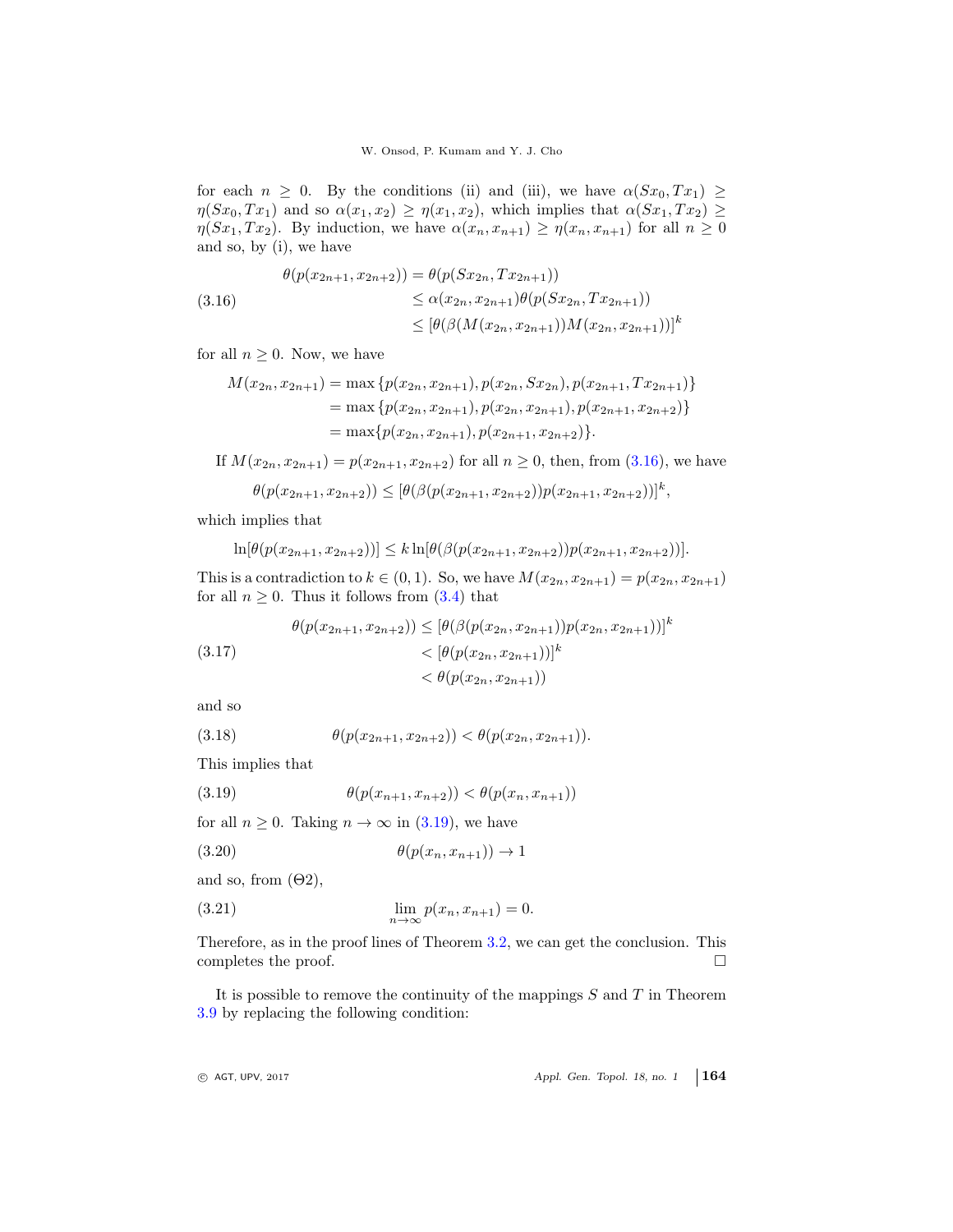Fixed points of  $\alpha$ -Θ-Geraghty type contractions

(B) If  $\{x_n\}$  is a sequence in X such that  $\alpha(x_n, x_{n+1}) \geq \eta(x_n, x_{n+1})$ for all  $n \geq 0$  and  $x_n \to z \in X$  as  $n \to \infty$ , then there exists a subsequence  $\{x_{n_k}\}\$  of  $\{x_n\}$  such that  $\alpha(x_{n_k}, z) \geq \eta(x_{n_k}, z)$  for all  $k \geq 0$ .

<span id="page-12-0"></span>**Theorem 3.10.** Let  $(X, p)$  be a complete partial metric space and  $\alpha, \eta : X \times Y$  $X \to [0,\infty)$  be two functions. Suppose that  $S,T : X \times X$  are two mappings satisfying the following conditions:

- (i) the pair  $(S, T)$  is the modified  $(\alpha, \eta)$ -Θ-Geraghty type contraction;
- (ii) the pair  $(S, T)$  is triangular  $\alpha$ -admissible with respect to  $\eta$ ;
- (iii) there exists  $x_0 \in X$  such that  $\alpha(x_0, Sx_0) \geq \eta(x_0, Sx_0)$ ;
- $(iv)$  (B) holds.

Then  $(S, T)$  has a unique common fixed point  $z \in X$ .

Proof. Following the proof lines of Theorem [3.3](#page-8-1) and [3.9,](#page-10-0) we can get the conclusion.  $\Box$ 

If  $S = T$  and  $M(x, y) = \max \{p(x, y), p(x, Sx), p(y, Sy)\}\$ in Theorem [3.9](#page-10-0) and [3.10,](#page-12-0) then we have the following corollaries:

Corollary 3.11. Let  $(X, p)$  be a complete partial metric space and  $\alpha, \eta : X \times$  $X \to [0, \infty)$  be two functions. Suppose that  $S : X \times X$  is a continuous mapping satisfying the following conditions:

- (i) S is a generalized  $(\alpha, \eta)$ -Θ-Geraghty type contraction;
- (ii) S is triangular  $\alpha$ -admissible with respect to  $\eta$ ;
- (iii) there exists  $x_0 \in X$  such that  $\alpha(x_0, Sx_0) \geq \eta(x_0, Sx_0)$ .

Then S has a unique fixed point  $z \in X$ .

Corollary 3.12. Let  $(X, p)$  be a complete partial metric space and  $\alpha, \eta : X \times$  $X \to [0,\infty)$  be two functions. Suppose that  $S : X \times X$  is a mapping satisfying the following conditions:

- (i) S is a generalized  $(\alpha, \eta)$ - $\Theta$ -Geraghty type contraction;
- (ii) S is triangular  $\alpha$ -admissible with respect to  $\eta$ ;
- (iii) there exists  $x_0 \in X$  such that  $\alpha(x_0, Sx_0) \geq \eta(x_0, Sx_0)$ ;
- $(iv)$  (B) holds.

Then S has a unique fixed point  $z \in X$ .

If  $M(x, y) = \max \{p(x, y), p(x, Sx), p(y, Sy)\}\$ and  $p(x, x) = 0$  for all  $x \in X$ in Theorem [3.9](#page-10-0) and [3.10,](#page-12-0) then we have the following corollaries:

**Corollary 3.13.** Let  $(X, p)$  be a complete metric space and  $\alpha, \eta : X \times X \rightarrow$  $[0, \infty)$  be two functions. Suppose that  $S : X \times X$  is a continuous mapping satisfying the following conditions:

- (i) S is a generalized  $(\alpha, \eta)$ - $\Theta$ -Geraghty type contraction;
- (ii) S is triangular  $\alpha$ -admissible with respect to  $\eta$ ;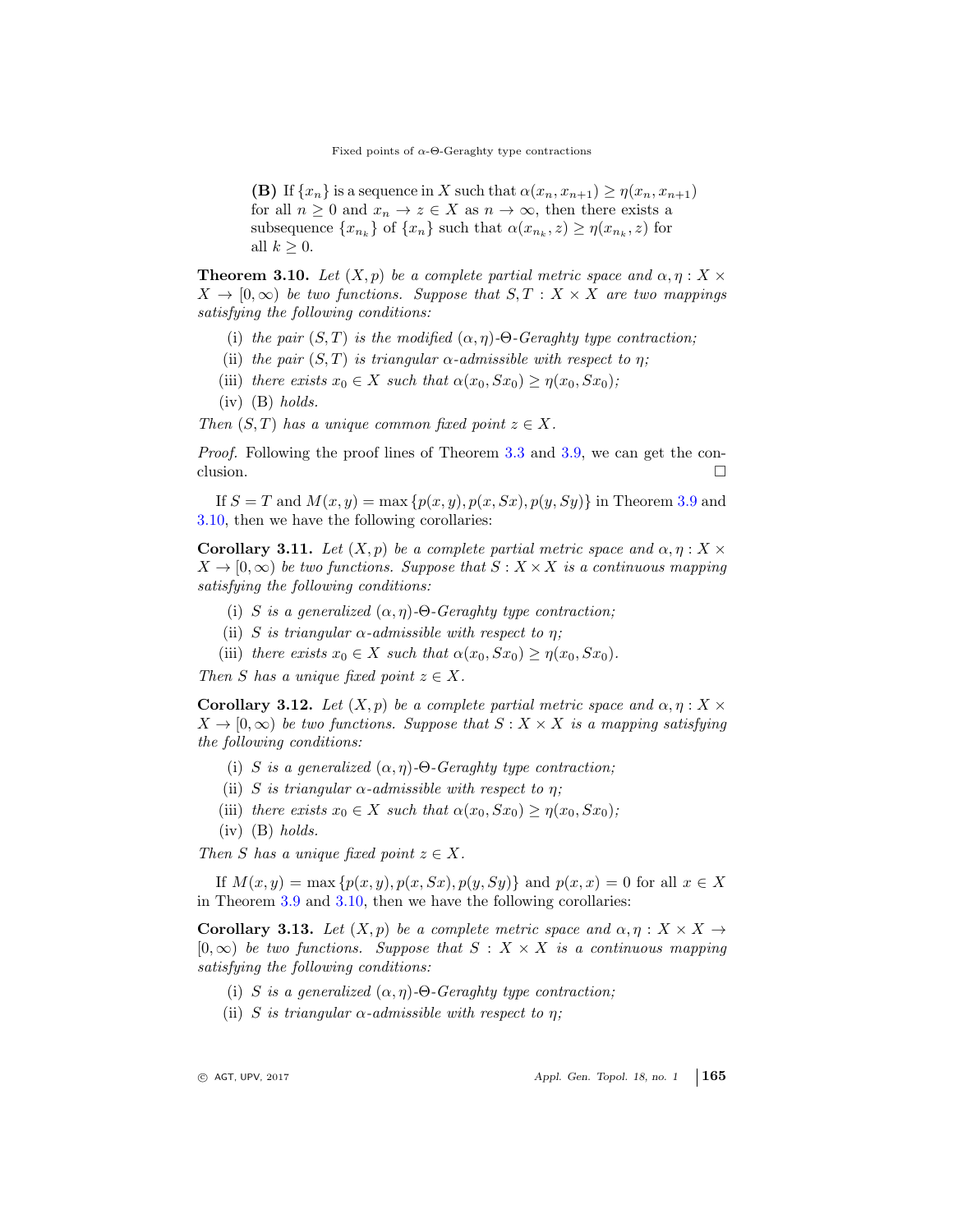(iii) there exists  $x_0 \in X$  such that  $\alpha(x_0, Sx_0) \geq \eta(x_0, Sx_0)$ .

Then S has a unique fixed point  $z \in X$ .

Corollary 3.14. Let  $(X, p)$  be a complete metric space and  $\alpha, \eta : X \times X \rightarrow$  $[0, \infty)$  be two functions. Suppose that  $S : X \times X$  is a mapping satisfying the following conditions:

- (i) S is a generalized  $(\alpha, \eta)$ -Θ-Geraghty type contraction;
- (ii) S is triangular  $\alpha$ -admissible with respect to  $\eta$ ;
- (iii) there exists  $x_0 \in X$  such that  $\alpha(x_0, Sx_0) \geq \eta(x_0, Sx_0)$ ;
- (iv) (B) holds.

Then S has a unique fixed point  $z \in X$ .

Now, we give an example to illustrate Theorem [3.2](#page-5-1) as follows:

**Example 3.15.** Let  $X = \{1, 2, 3\}$  and define a mapping  $p : X \times X \rightarrow [0, \infty)$ by

$$
p(1,2) = p(2,1) = \frac{3}{7}, \quad p(2,3) = p(3,2) = \frac{4}{7},
$$
  
\n
$$
p(1,3) = p(3,1) = \frac{5}{7}, \quad p(1,1) = \frac{1}{10}, \quad p(2,2) = \frac{2}{10}, \quad p(3,3) = \frac{3}{10}.
$$
  
\nAs a function  $\theta : (0, \infty) \to (1, \infty)$  by

Define a function  $\theta : (0, \infty) \to (1, \infty)$  by

$$
\theta(x) = 1 + x
$$

for all  $x \in X$ . It is easy to check that p is a partial metric. Define a function  $\alpha: X \times X \to [0, \infty)$  by

$$
\alpha(x, y) = \begin{cases} 1, & \text{if } x, y \in X, \\ 0, & \text{otherwise,} \end{cases}
$$

define two mappings  $S, T : X \to X$  by

$$
S(x) = 1, \quad T(1) = T(3) = 1, \ T(2) = 3
$$

for all  $x \in X$  and define a function  $\beta : [0, \infty) \to [0, 1)$  by

$$
\beta(M(x,y)) = \frac{9}{10}
$$

for all  $x, y \in X$ . Since  $\alpha(x, y) = 1$  and  $\alpha(Sx, Ty) = 1$  for all  $x, y \in X$ , the pair  $(S, T)$  is  $\alpha$ -admissible.

Now, we show that the condition  $(3.1)$  holds. If  $x = 2$  and  $y = 3$ , then  $\alpha(2,3) = 1$  and

$$
M(2,3) = \max\{p(2,3), p(2, S(2)), p(3, T(3))\}
$$
  
= max{ $p(2,3), p(2,1), p(3,1)$ }  
= max{ $\frac{4}{7}, \frac{3}{7}, \frac{5}{7}$ }  
=  $\frac{5}{7}$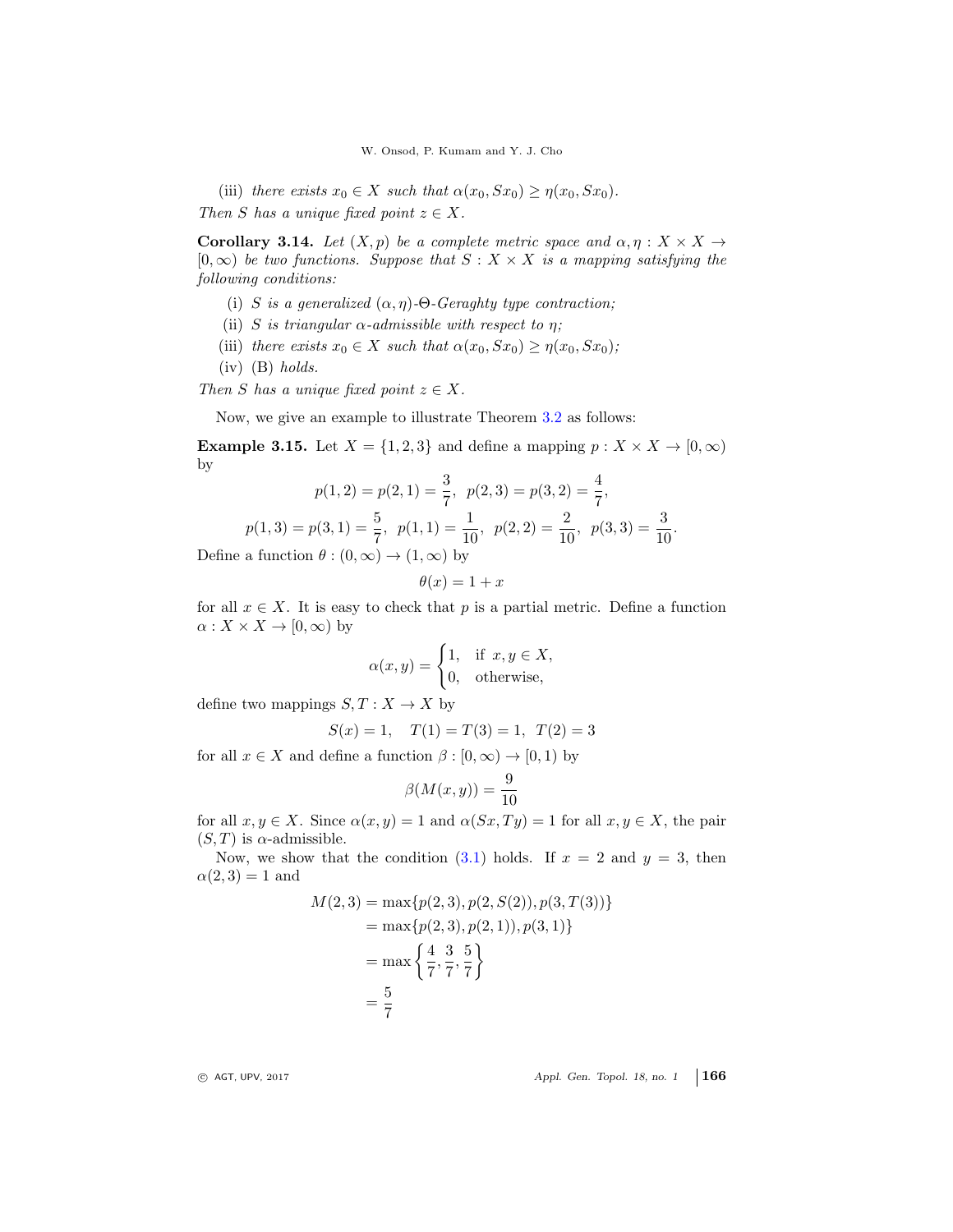and so

$$
\alpha(2,3)\theta(p(S(2),T(3)) = 1 \cdot \theta(p(1,1)) = \theta\left(\frac{1}{10}\right) = 1 + \frac{1}{10} = \frac{11}{10}.
$$

Now, if we choose  $k = \frac{1}{2} \in (0, 1)$ , then we have

$$
[\theta(\beta(M(2,3))M(2,3)]^{k} = \left[\theta\left(\frac{9}{10}\cdot\frac{5}{7}\right)\right]^{1/2} = \left[\theta\left(\frac{9}{14}\right)\right]^{1/2} = \left(1 + \frac{9}{14}\right)^{1/2} = \left(\frac{23}{14}\right)^{1/2}.
$$

Therefore, we have

$$
\frac{11}{10} = \alpha(2,3)\theta(p(S(2),T(3)) \leq [\theta(\beta(M(2,3))M(2,3)]^{k} = \left(\frac{23}{14}\right)^{1/2}.
$$

Similarly, for other cases, it is easy to check that the condition  $(3.1)$  holds. Therefore, all the conditions (i)-(iii) of Theorem  $3.2$ ) are satisfied. Further, S and T have a unique common fixed point and 1 is a unique common fixed point of S and T.

#### 4. Applications

Following the results of Jachymski [\[15\]](#page-18-18), let  $(X, p)$  be a partial metric space and  $\Delta$  denotes the diagonal of the Cartesian product  $X \times X$ . Consider a directed graph G such that  $V(G)$  the set of vertices coincides with X and  $E(G)$  the set of edges contains all loops. Suppose that  $G$  has no parallel edges. Then we can analyze G with the pair  $(V(G), E(G))$ . If x and y are vertices in G, then a path in G from x to y of length l is a sequence  $\{x_n\}_{i=0}^l$  of  $(l+1)$  vertices such that  $x_0 = x, x_l = y$  and  $(x_{i-1}, x_i) \in E(G)$  for each  $i = 1, 2, \ldots, l$ . A graph G is said to be connected if there exists a path between any two vertices.

**Definition 4.1** ([\[15\]](#page-18-18)). A mapping  $T : X \rightarrow X$  is called the *Banach* Gcontraction or, simply,  $G$ -contraction if  $T$  preserves edge of  $G$ , i.e., for all  $x, y \in X$ ,

(4.1) 
$$
(x, y) \in E(G) \implies (Tx, Ty) \in E(G)
$$

and T decreases weights of edges of G in the following way: there exists  $\alpha \in$  $(0, 1)$  such that, for all  $x, y \in X$ ,

(4.2) 
$$
(x, y) \in E(G) \implies d(Tx, Ty) \leq \alpha d(x, y).
$$

**Definition 4.2** ([\[15\]](#page-18-18)). A mapping  $T : X \times X$  is said to be *G*-continuous if, for any  $x \in X$  and a sequence  $\{x_n\}$  with  $x_n \to x$  as  $n \to \infty$ ,  $(x_n, x_{n+1}) \in E(G)$ for all  $n \in \mathbb{N}$  implies  $Tx_n \to Tx$  as  $n \to \infty$ .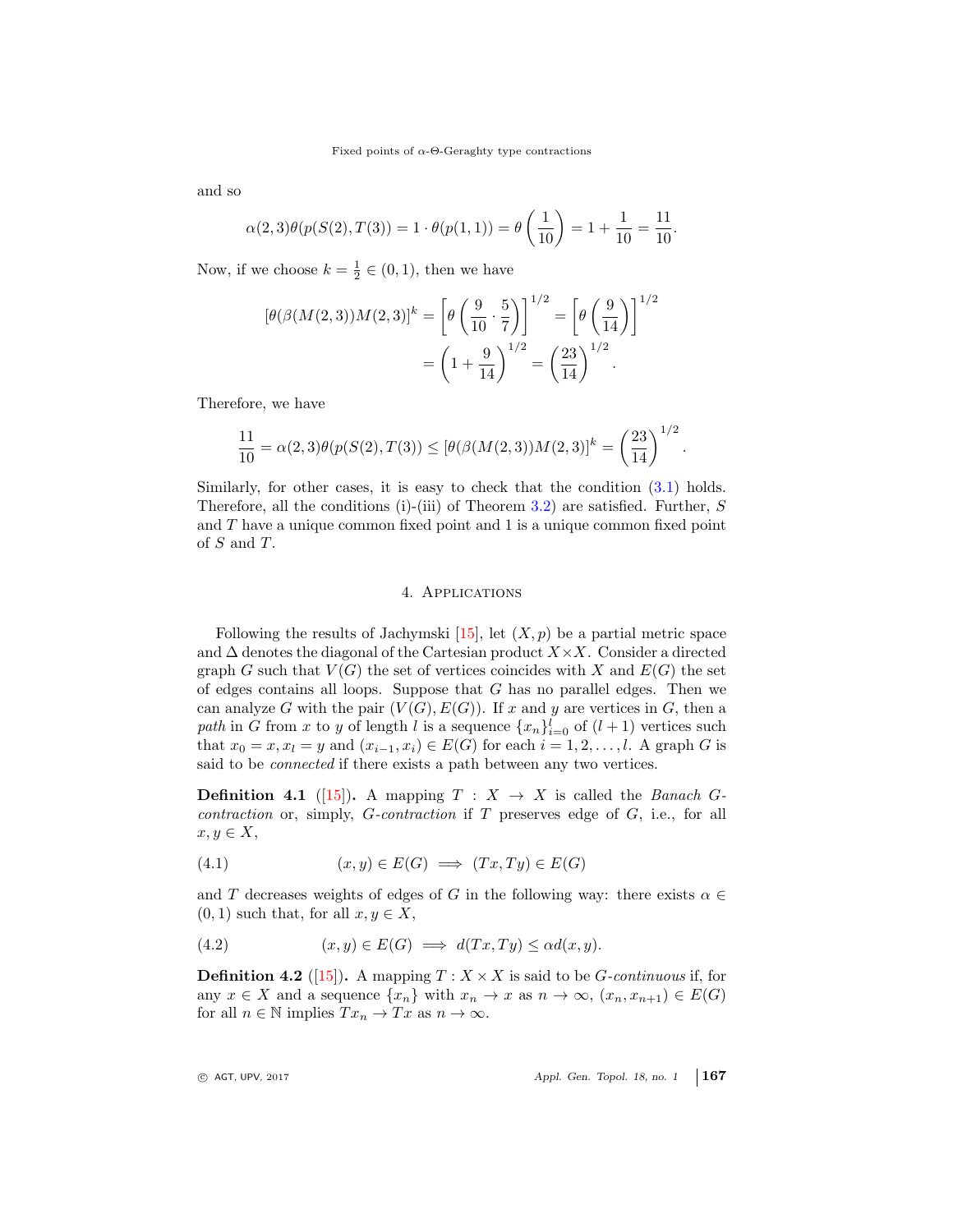**Definition 4.3.** Let  $(X, p)$  be a partial metric space endowed with a graph G and  $T : X \to X$  be a self-mapping. T is called the  $\Theta$ -Geraghty graphic type *contraction* if there exist  $\theta \in \Theta$ ,  $k \in (0, 1)$  and  $\beta \in \mathfrak{F}$  such that

(4.3) 
$$
\theta(p_G(Tx,Ty)) \leq [\theta(\beta(M(x,y))M(x,y)]^k
$$

for all  $x, y \in X$ , where,

<span id="page-15-1"></span>
$$
M(x, y) = \max\{p_G(x, y), p_G(x, Tx), p_G(y, Ty)\}.
$$

From Theorem [3.2,](#page-5-1) we have the following:

<span id="page-15-0"></span>**Theorem 4.4.** Let  $(X, p)$  be a complete partial metric space endowed with a graph G. T :  $X \to X$  is self-mapping satisfying the following conditions:

- (i)  $(x, y) \in E(G) \Longrightarrow (Tx, Ty) \in E(G)$  for all  $(x, y) \in X$ ;
- (ii) there exists  $x_0 \in X$  such that  $(x_0, Tx_0) \in E(G)$ ;
- (iii) T is G-continuous on  $(X, p)$ ;
- (iv)  $T$  is  $\Theta$ -Geraghty graphic type contraction.

Then T has a unique fixed point  $z \in X$ .

*Proof.* Define a function  $\alpha: X \times X \to [0, \infty)$  by

$$
\alpha(x, y) = \begin{cases} 1, & \text{if } (x, y) \in E(G), \\ 0, & \text{otherwise} \end{cases}
$$

for all  $x, y \in X$ . Now, we prove that T is  $\alpha$ -admissible. Let  $x, y \in X$  such that  $\alpha(x, y) \geq 1$ . Then, by the definition of  $\alpha$  and the condition (i), we have  $(x, y) \in E(G)$  and  $(Tx, Tx) \in E(G)$ . So, we have  $\alpha(Tx, Ty) \geq 1$ . Therefore, T is  $\alpha$ -admissible. From the condition (ii), there exists  $x_0 \in X$  such that  $(x_0, Tx_0) \in E(G)$ , that is,  $\alpha(x_0, Tx_0) \geq 1$  and, from the condition (iv), T is Θ-Geraghty graphic type contraction. Since  $\alpha(x, y) \geq 1$ , we have

$$
\alpha(x,y)\theta(p_G(Tx,Ty)) \leq [\theta(\beta(M(x,y))M(x,y)]^k.
$$

Thus all the conditions of Theorem [3.2](#page-5-1) are satisfied and so T has a unique fixed point in X. This completes the proof.  $\Box$ 

Now, we give an example to illustrate Theorem [4.4](#page-15-0) as follows:

<span id="page-15-2"></span>**Example 4.5.** Let  $x = \{1, 2, 3\}$  be endowed with the function  $p : X \times X \rightarrow$  $[0, \infty)$  defined by

$$
p(1,2) = p(2,1) = \frac{3}{7}, \quad p(2,3) = p(3,2) = \frac{4}{7},
$$
  

$$
p(1,3) = p(3,1) = \frac{1}{7}, \quad p(1,1) = \frac{1}{20}, \quad p(2,2) = \frac{2}{20}, \quad p(3,3) = \frac{3}{20}.
$$

Define a function  $\theta : (0, \infty) \to (1, \infty)$  by  $\theta(x) = 1 + x$  for all  $x \in X$ . It is easy to check that p is a partial metric. Define a mapping  $T : X \to X$  by

$$
T(1) = T(3) = 1, \ T(2) = 3
$$

and define a function  $\beta : [0, \infty) \to [0, 1)$  by  $\beta(M(x, y)) = \frac{9}{10}$  for all  $x, y \in X$ .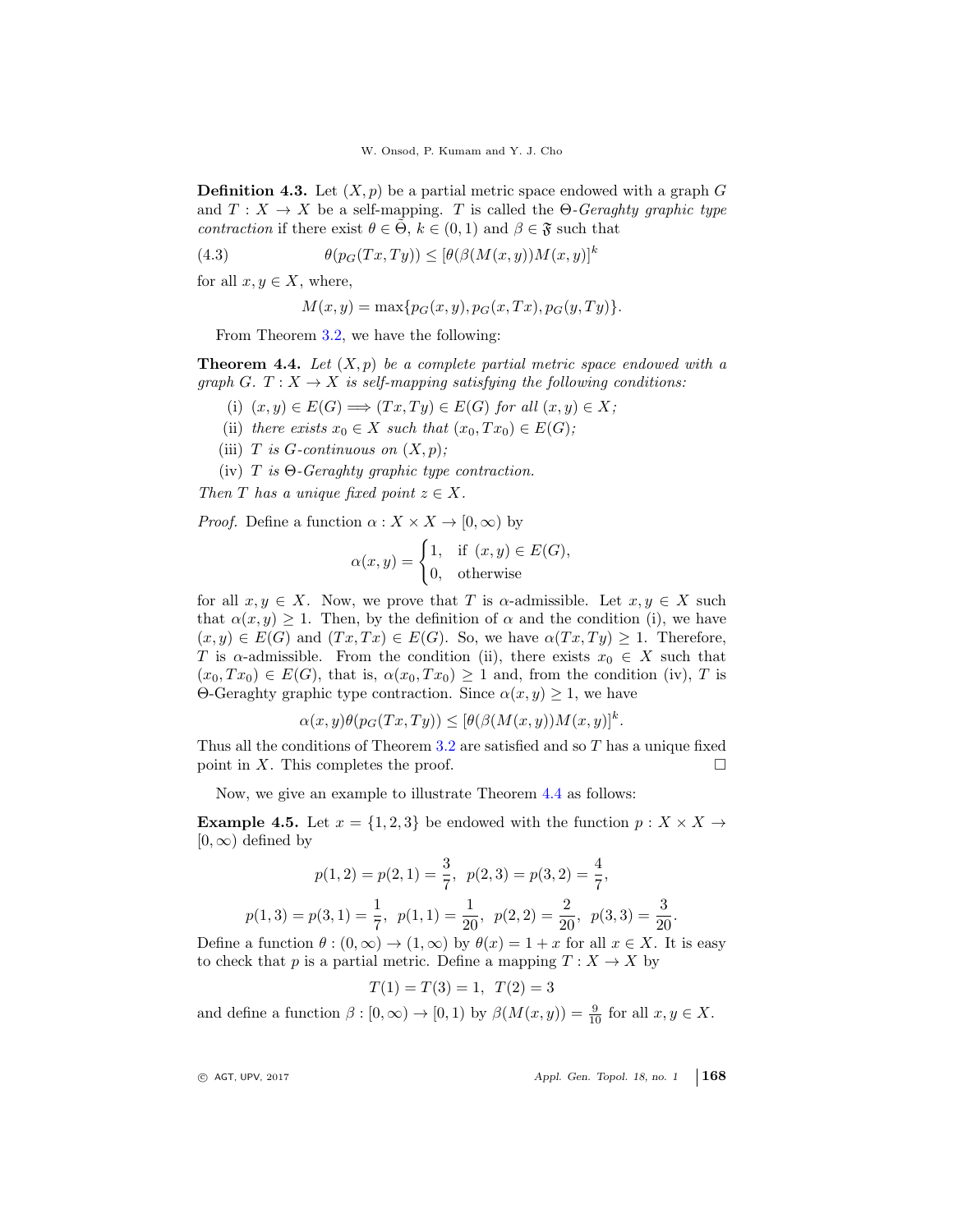Let G be a direct graph such that  $V(G) = X$  and  $E(G) = \{(x, y) : x, y \in$  ${1, 2, 3}$ . It is easy to show that T preserves edges in G and T is G-continuous. Also, there exists  $x_0 = 1 \in X$  such that  $(1, T1) = (1, 1) \in E(G)$ . With out loss of generality, let  $x, y \in X$  such that  $x \neq y$ .

Now, we show that the condition [\(4.3\)](#page-15-1) holds. Consider the following cases: **Case I.** If  $x = 1$  and  $y = 2$ , then we have

$$
\theta(p(T(1), T(2)) \leq [\theta(\beta(M(1, 2))M(1, 2)]^{1/2}
$$

$$
\theta(p(1, 3)) \leq \left[\theta\left(\frac{9}{10} \cdot \frac{4}{7}\right)\right]^{1/2}
$$

$$
\theta\left(\frac{1}{7}\right) \leq \left[\theta\left(\frac{18}{35}\right)\right]^{1/2}
$$

$$
\frac{8}{7} \leq \left(\frac{53}{35}\right)^{1/2}.
$$

**Case II.** If  $x = 2$  and  $y = 3$ , then we have

$$
\theta(p(T(2), T(3)) \leq [\theta(\beta(M(2,3))M(2,3)]^{1/2}
$$

$$
\theta(p(3,1)) \leq \left[\theta\left(\frac{9}{10} \cdot \frac{4}{7}\right)\right]^{1/2}
$$

$$
\theta\left(\frac{1}{7}\right) \leq \left[\theta\left(\frac{18}{35}\right)\right]^{1/2}
$$

$$
\frac{8}{7} \leq \left(\frac{53}{35}\right)^{1/2}.
$$

**Case III.** If  $x = 3$  and  $y = 1$ , then we have

$$
\theta(p(T(3), T(1)) \leq [\theta(\beta(M(3,1))M(3,1)]^{1/2}
$$

$$
\theta(p(1,1)) \leq \left[\theta\left(\frac{9}{10} \cdot \frac{1}{7}\right)\right]^{1/2}
$$

$$
\theta\left(\frac{1}{20}\right) \leq \left[\theta\left(\frac{9}{70}\right)\right]^{1/2}
$$

$$
\frac{21}{20} \leq \left(\frac{79}{70}\right)^{1/2}.
$$

The following figure represents the graph with all the possible cases. Therefore, all the conditions of Theorem [4.4](#page-15-0) are satisfied and  $z = 1$  is a fixed point of T.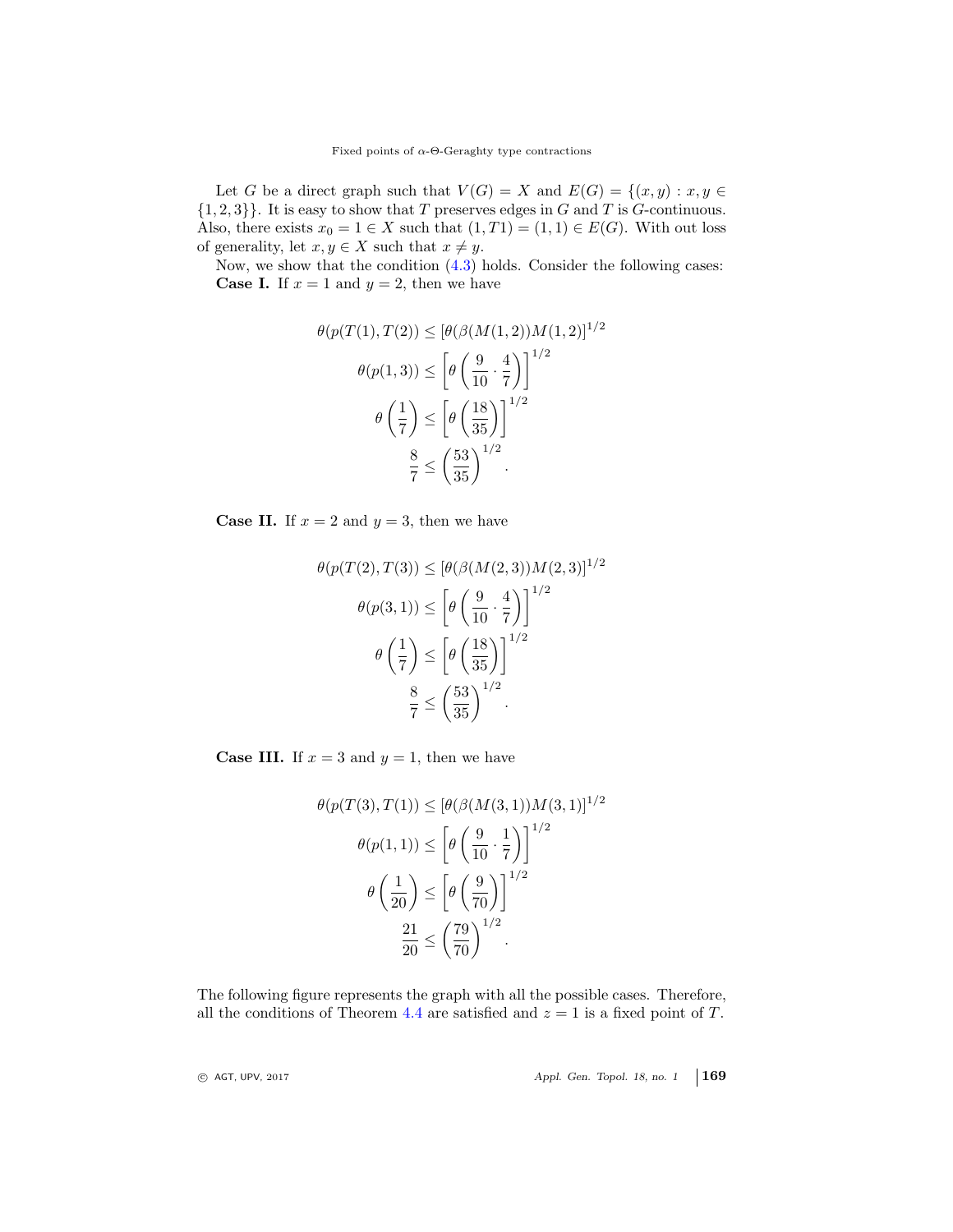W. Onsod, P. Kumam and Y. J. Cho



Figure : Graph G defined in Example [4.5](#page-15-2)

Acknowledgements. The first author would like to thank the Research Professional Development Project Under the Science Achievement Scholarship of Thailand (SAST) for the Master's degree Program at KMUTT. This project was supported by the Theoretical and Computational Science (TaCS) Center under Computational and Applied Science for Smart Innovation Research Cluster (CLASSIC), Faculty of Science, KMUTT.

#### **REFERENCES**

- <span id="page-17-2"></span>[1] T. Abdeljawad, Meir-Keeler α-contractive fixed and common fixed point theorems, Fixed Point Theory Appl. 19 (2013).
- <span id="page-17-3"></span>[2] T. Abdeljawad and D. Gopal, Erratum to Meir-Keeler α-contractive fixed and common fixed point theorems, Fixed Point Theory Appl. 110 (2013).
- <span id="page-17-4"></span>[3] H. Alikhani, D. Gopal, M. A. Miandaragh, Sh. Rezapour and N. Shahzad, Some endpoint results for β-generalized weak contractive multifunctions, The Scientific World Journal (2013), Article ID 948472.
- <span id="page-17-0"></span>[4] S. Banach, Sur les operations dans les ensembles abstraits et leur applications aux equations integrales, Fund. Math. 3 (1922), 133–181.
- [5] I. Beg, A. R. Butt and S. Radojevic, The contraction principle for set value mappings on a metric space with a graph, Comput. Math. Appl. 60 (2010), 1214–1219.
- <span id="page-17-5"></span>[6] A. Branciari, A fixed point theorem of Banach-Caccioppoli type on a class of generalized metric spaces, Publ. Math. (Debr.) 57 (2000), 31–37.
- <span id="page-17-1"></span>[7] S. H. Cho, J. S. Bae and E. Karapinar, Fixed point theorems for α-Geraghty contraction type maps in metric spaces, Fixed Point Theory Appl. 329 (2013).